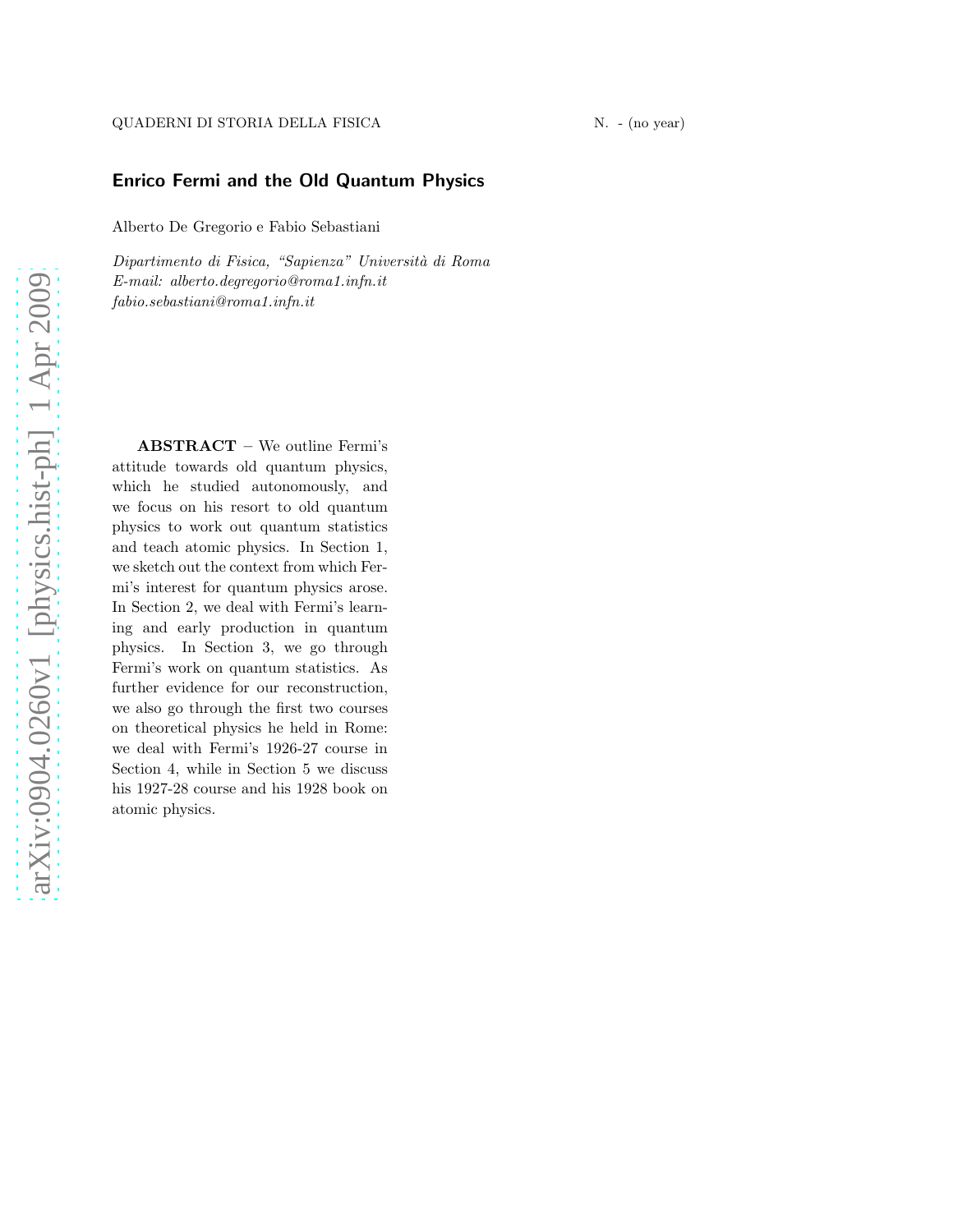#### 1. The context

In winter 1925-26, Fermi worked out the quantum statistics named after him. It represented the last relevant result obtained in the framework of the old quantum physics. Fermi had a clear preference for a phenomenological approach, as we can conclude also from analysing his early teaching activity. This predilection fitted in with the semiclassical theory; on the other hand, it might well be that his autonomous study of the old quantum physics, in winter 1918-19, stirred his very preference for a phenomenological approach.

Until mid 1920s, atomic theory relied on the so called old quantum physics, which originated from the pioneering works of Max Planck, Albert Einstein, and Niels Bohr and was further developed by Arnold Sommerfeld, Paul Ehrenfest, as well as Bohr and Einstein themselves. The cornerstones of the old quantum physics were:  $(1)$ 

- the introduction of the energy element  $\epsilon = h\nu$  (Planck, 1900);
- the quantum condition for the angular momentum of atomic electrons,  $M =$  $nh/2\pi$ , which generalised the Planck-Einstein condition for the energy (Bohr, 1913);
- the frequency condition  $\nu = (E E')/h$ , implying that the absorption and emission of electromagnetic energy involve the transition between two stationary states, of energy  $E$  and  $E'$  respectively (Bohr, 1913);
- the correspondence principle, which prescribed that the results of quantum physics agree with the classical ones, in the limit of large quantum numbers (Bohr, 1913);
- the quantum conditions  $\oint p_i dq_i = n_i h$  for multiperiodic motions, a generalisation of the quantum condition for the angular momentum (Sommerfeld, 1915-16);
- the adiabatic hypothesis, which provides that the quantum state of a system does not vary under infinitely slow ("adiabatic") changes of the potential (the Sommerfeld quantum conditions are adiabatically invariant) (Ehrenfest, 1916-17).  $(2)$

The new quantum mechanics that superseded the old quantum theory was pioneered by Heisenberg (summer 1925) and Schrödinger (winter 1925-26). It soon became a fully comprehensive theory, accounting for many properties of the atom.

In those same years, physics research in Italy was under the banner of an exaggerated empiricism, and turned out too much wary and slow in following the new course. There certainly were some well versed physicists; though, their duty appeared to provide only for accurate measures of (often marginal) phenomena[. \(](#page-1-2)3) In the very meanwhile, the theoretical foundations of physics were being worked out abroad.

<span id="page-1-2"></span> $(3)$  See [7], [8], [9].

<span id="page-1-1"></span><span id="page-1-0"></span> $(1)$  See [1], [2], [3].

 $(2)$  A most plain and comprehensive exposition of the Ehrenfest adiabatic principle was [6]). Tagliaferri recalled that the Sommerfeld conditions were already well accepted when Ehrenfest worked out the adiabatic principle, which therefore turned out more relevant for conceptual than for practical purposes (see [2], p. 219).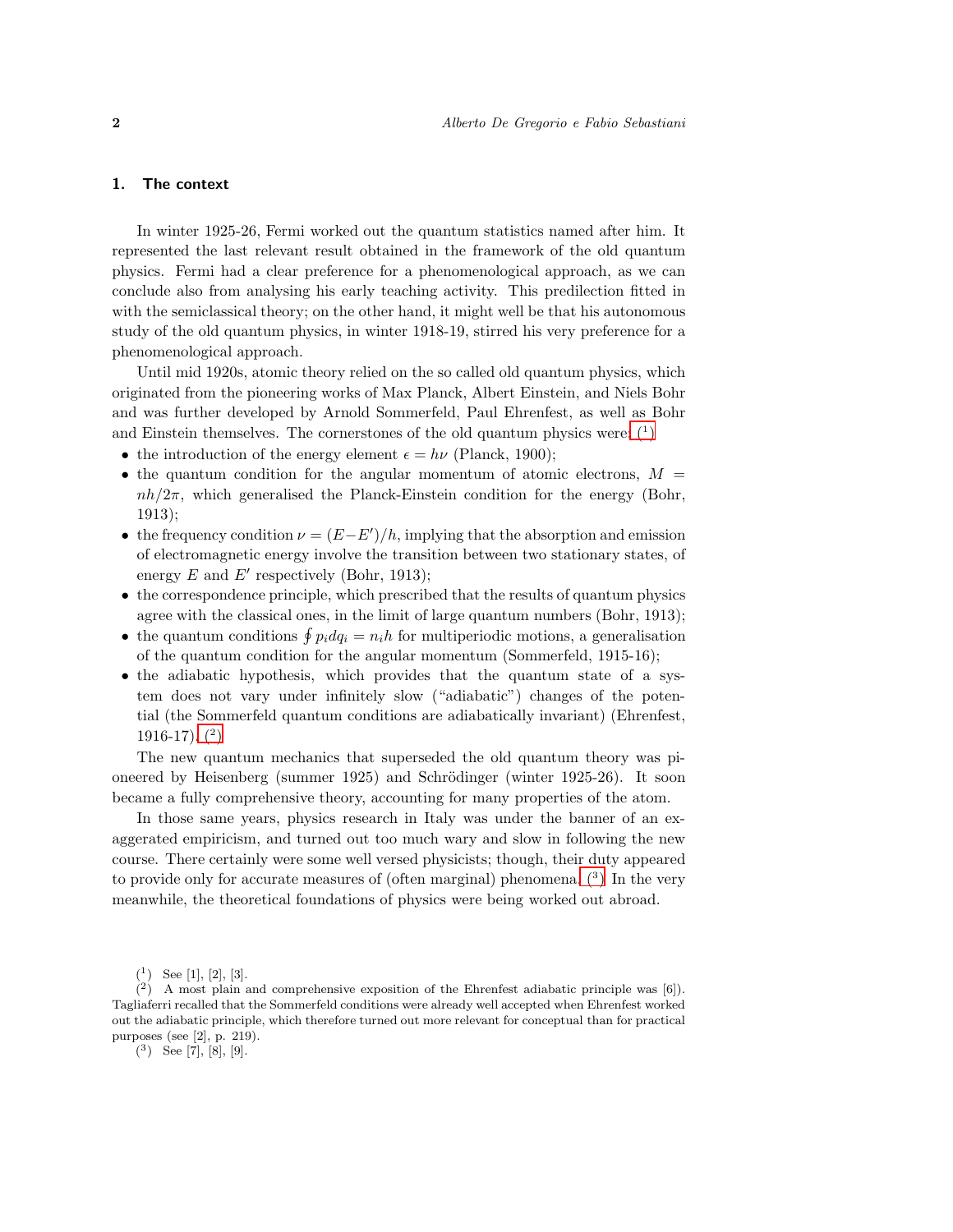Enrico Persico wrote that "if we were to leaf through the Nuovo Cimento dating around 1920, we would see that most of the physics published in Italy dealt with intricate and obscure matters which could only be studied empirically without a clear theoretical guide [...]. Many of these phenomena in the light of today's experience can be more or less laboriously interpreted, but they appear to be a snarl of many different elementary phenomena and thus, particularly unsuitable as the key to the really fundamental questions"[. \(](#page-2-0)4)

There was no true school of theoretical physics in Italy until the second half of 1920s, as most of Italian physicists ignored the tumultuous progress abroad[. \(](#page-2-1)5) The International Conference held in Como (and in Pavia and Rome) in September 1927 marked the turn of the Italian physics towards the new theories.

At that Conference, Bohr gave a very preliminary presentation of the principle on the complementary aspects of quantum physics.  $(6)$  Urged also by Sommerfeld's talk, much attention in the discussions was paid to the Fermi statistics. That was the first relevant result obtained in quantum physics by an Italian, and was still based on old quantum theory.  $(7)$ 

## 2. Fermi's learning and early production in quantum physics

Fermi was essentially a self-taught physicist.  $(8)$  In his youth (he was born in 1901) he became persuaded that a too rigorous approach should not prevail over a phenomenological one; formal rigour might rather be regained later. This belief marked his research activity, as well as his teaching style. In fact, Emilio Segrè held that Fermi's "clear, simple, easy" way of teaching "was often the result of deep meditation on his part, started in early youth, when he was his own pupil".  $(9)$ 

When Fermi entered the *Scuola normale superiore* in Pisa, in autumn 1918, he already knew many of the topics taught at the university. He took his first steps towards quantum physics autonomously during the first semester of 1919, going through Planck's Vorlesungen über die Theorie der Wärmestrahlung (Lectures on the Theory of Heat Radiation) and Owen W. Richardson's treatise *Electron theory of matter*.  $(10)$ Persico remarked that "even though [Fermi] diligently attended the courses and sessions, his studies focused on subjects which he had personally chosen independently

<span id="page-2-0"></span>( 4 ) [10], pp. 42-43 (see also [11], pp. 322-23).

 $(5)$  Italy excelled, and was prominent in Europe, for what concerned mathematical physics. The latter aimed mainly at the resolution of the mathematical issues arising from physical questions.  $(6)$  [12]. About Bohr's talk in Como, see [13].

<span id="page-2-3"></span><span id="page-2-2"></span><span id="page-2-1"></span> $\binom{7}{1}$  In an interview with Thomas Kuhn, Rasetti said that the Como Conference had an enormous

effect on the development of Italian physics, because it "was the revelation of Fermi to the Italians." ( [14], p. 2/2)

 $(8)$  See [15], [16].

<span id="page-2-6"></span><span id="page-2-5"></span><span id="page-2-4"></span> $(9)$  [17], p. v.

 $\binom{10}{1}$  See [15]. The chapter of Richardson's *Electron theory of matter* devoted to the structure of the atom deals almost exclusively with Bohr's 1913 celebrated trilogy.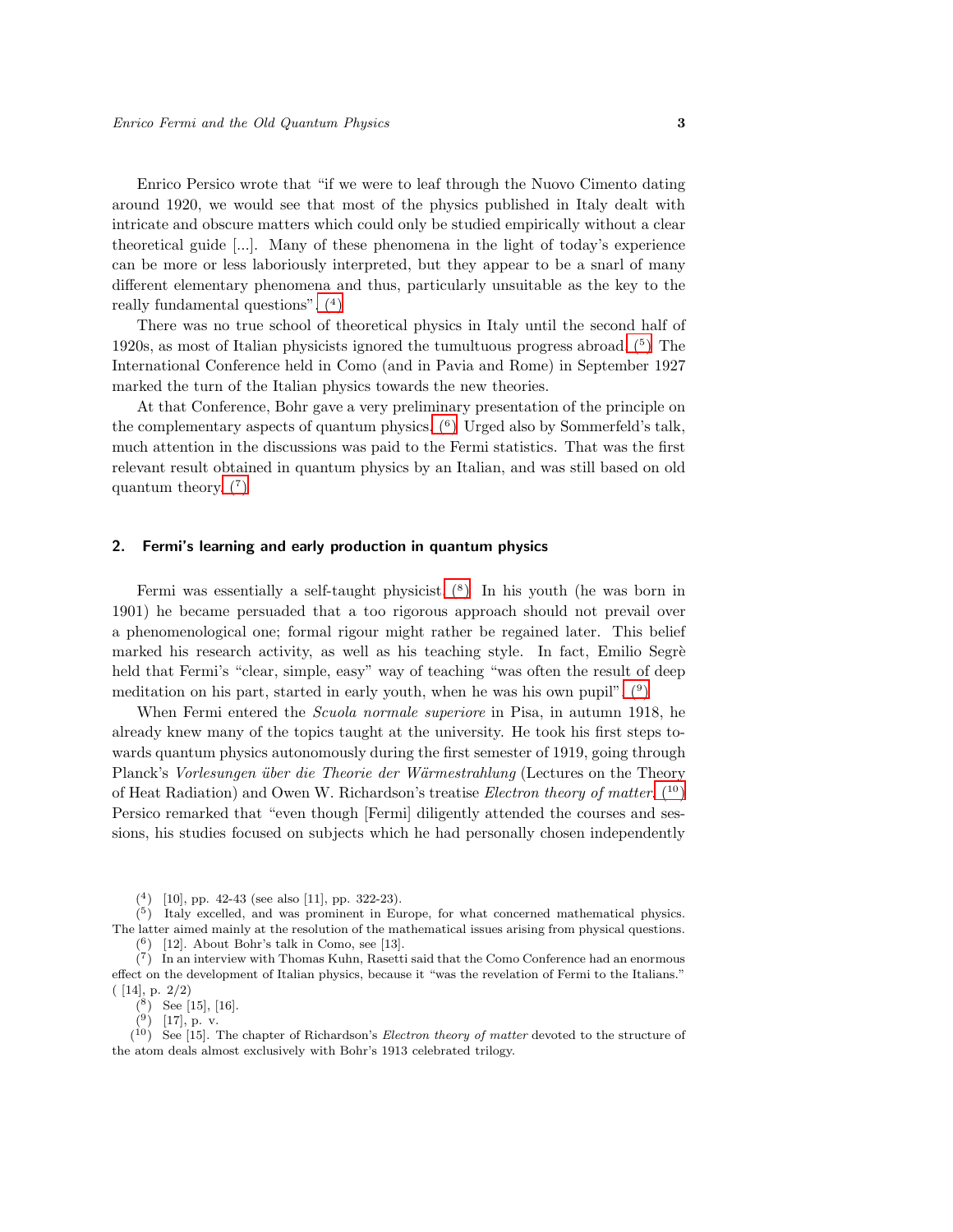of his obligatory curriculum. For example, in February 1919, that is during his first year at the University, he wrote to me: '... since I have almost nothing to do for school and since there are lots of books available here, I am trying to learn more about mathematical physics and I will try to do the same for mathematics'."  $(11)$ 

Starting from the end of 1919, Fermi considered that he already mastered the works anterior to 1915, and went through the most relevant results published afterwards (in particular, he studied Atombau und Spektrallinien, which Sommerfeld published just in 1919). His autonomous study was absolutely fruitful. Franco Rasetti, Fermi's fellow student, recalled that "such topics as the quantum theory had gained no foothold in Italy: they represented a 'no man's land' between physics and mathematics. Fermi was the first in the country to fill the gap".  $(1^2)$  Further, "by 1920 or even '22, quantum theory in Italy was essentially confined in Fermi's mind and there was very little outside".  $(13)$ 

On January 30, 1920, Fermi wrote to Persico: "I am gradually becoming most influential at the Physics Institute. To be sure, one of the next days I shall give a conference on quantum theory before many magnates. I really am a propagandist of quantum theory, particularly for what concerns spectral phenomena".  $(14)$  In particular, Fermi's wife, Laura Capon, recalled that Fermi and Rasetti "knew much more physics than [their professor of experimental physics Luigi Puccianti]. He was aware of this fact, and he asked Fermi to teach him theoretical physics".  $(15)$ 

In May 1920, Fermi was involved in a problem of theoretical spectroscopy: he definitely proved to have full command of the Bohr-Sommerfeld model[. \(](#page-3-5)<sup>16</sup>)

Despite being tied on an experimental work for his thesis (on X-rays),  $(17)$ 

Fermi wrote a long preface, dealing both with the Bohr-Sommerfeld theory of the atom and the Einstein-Debye theory of solids. A part of Fermi's thesis, accounting extensively for, and applying, the Bohr-Sommerfeld model, was published in Il Nuovo Cimento[. \(](#page-3-7)<sup>18</sup>) Fermi's approach was very pragmatic, disclosing his special preference for phenomenology. In his thesis, he warned the reader that a given hypothesis should not lead to "too much intricate calculations, unless being justified by the fi-

 $(11)$  [10], p. 37.

<span id="page-3-1"></span><span id="page-3-0"></span> $(12)$  [19], p. 56.

 $(13)$  [14], p. 8/1. Actually, Antonio Garbasso had already applied the Bohr model in Italy before Fermi, in 1914 ( [20], [21]). For Garbasso's warm welcome to Bohr's theory, see [22], and [23].

<span id="page-3-2"></span> $(14)$  Letter reported in [24], p. 83.

<span id="page-3-3"></span> $(15)$  [25], p. 25.

<span id="page-3-6"></span><span id="page-3-5"></span><span id="page-3-4"></span> $(16)$  See [24], pp. 82-86.

 $(17)$  In 1962, G. Polvani bemoaned the failure of numerous attempts to trace Fermi's thesis (see [18], vol. I, p. 35). The manuscript of Fermi's thesis was recovered by Roberto Vergara Caffarelli at the Pisa University only a few years ago: its spine reported the name "Terni," instead of "Fermi."

<span id="page-3-7"></span>( <sup>18</sup>) See [26]. Fermi investigated the characteristic lines, using the Bohr-Sommerfeld model. The second chapter of his thesis was devoted to the dependence of the diffraction patterns on the temperature, which he tackled — following a suggestion of Debye himself — in the framework of the Einstein-Debye theory. Fermi wrote two unpublished manuscripts ( [27], [28]) out of this second chapter. The two manuscripts are kept in Pisa (see [29], pp. 517-18).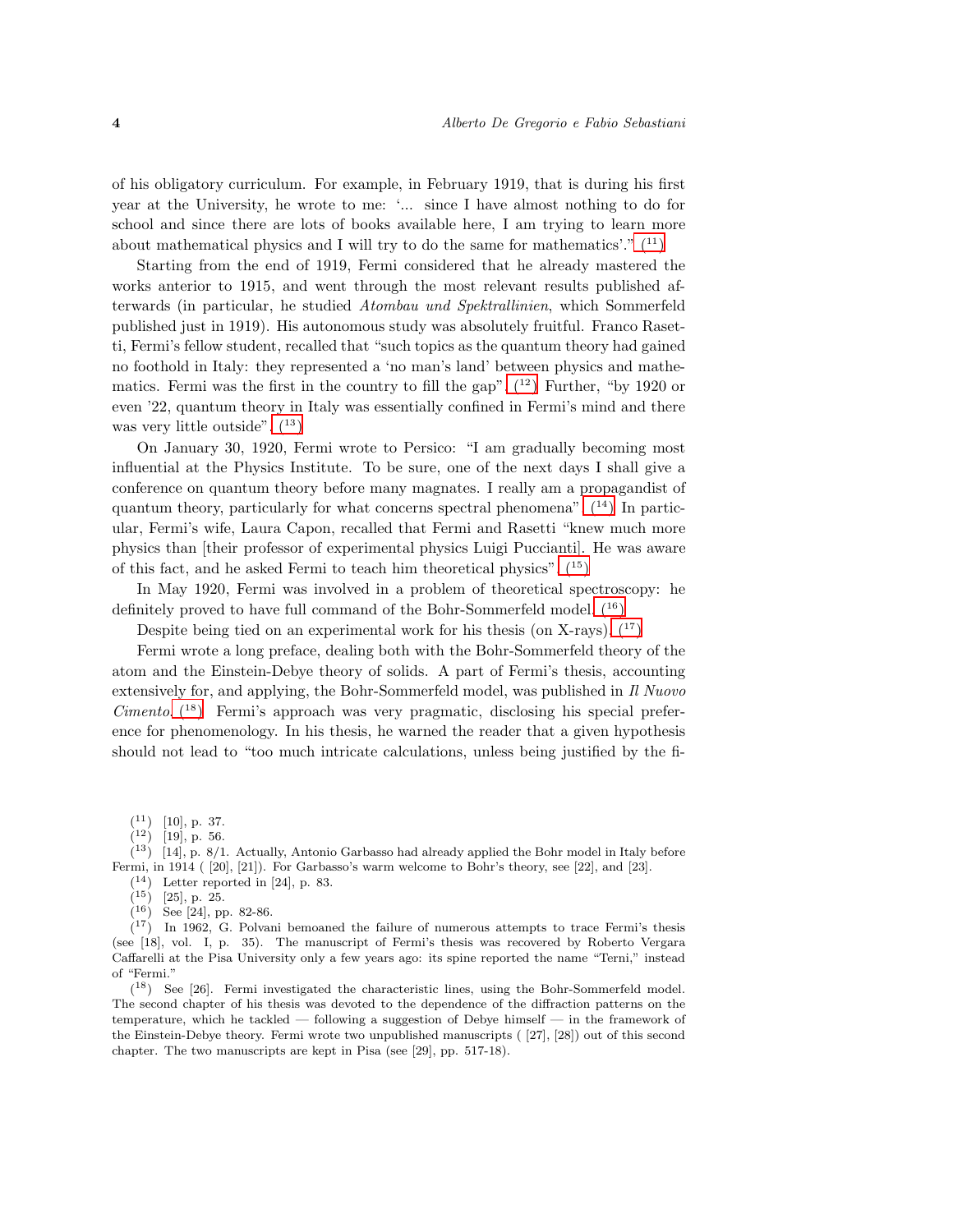nal result".  $(19)$  In fact, he charged that some of his theoretical physics colleagues behaved like devotee of vain formalism.

After his degree, Fermi came back to Rome and was introduced to the Director of the Physics Institute of via Panisperna, Orso M. Corbino, who immediately realised his extraordinary talent and provided for his completing his education in Göttingen, with Max Born, and in Leiden, with Ehrenfest, in 1923 and 1924 respectively.  $(20)$ 

In Göttingen, Fermi found some of "the brightest luminaries of theoretical physics," among others the young Werner Heisenberg and Pascual Jordan. However "he remained aloof" from the physicists of his age.  $(21)$ 

Born had a thorough formal approach to atomic physics, which Fermi did not really like  $(2^2)$  — even if he became acquainted in Göttingen with both the subtleties of the perturbative theory of the helium atom, and the quantisation of the ideal gas, which would enable him to work out the new quantum statistics.

In an interview with Kuhn, Maria G. Mayer recalled that "Born was really very mathematical [...] never looking much at the physics." As for the atmosphere in Göttingen, Mayer added that "Ehrenfest used to come every summer to Göttingen, and Ehrenfest taught us the physics. [...] He was a wonderful complement to Born".  $(23)$ 

In 1924, Fermi found "a very congenial atmosphere" in Leiden, where he became friend with many young physicists, and "Ehrenfest encouraged him greatly".  $(24)$  He also met with Einstein who, during a short stay in Leiden, was extending the quantum statistics (that Bose had worked out for light quanta) to ideal gases.

While in Florence — where he taught mathematical physics for two years — in 1925 Fermi published Sui principi della teoria dei quanti (On the principles of quantum theory), his first popular writing about quantum theory.  $(^{25})$  Two fundamental principles are stated at the beginning: (a) "[...] Not all the motions that are mechanically allowed do really take place, but only those belonging to a discrete sequence of quantum, or static [i.e. stationary], states." As a consequence, the energy  $w$  of the system takes a discrete sequence of values, the so-called energy levels. (b) "Radiationenergy emission always depends on the non-mechanical electron jump between two quantum states of motion:" the energy is carried by "one quantum only," of frequency  $\nu = (w - w')/h.$  (<sup>26</sup>)

These two principles had been tested experimentally in many ways, but they failed "to solve the whole of problems of atomic physics." Fermi referred to the Ehrenfest adiabatic principle and to the Bohr correspondence principle, which helped solve, "in

- <span id="page-4-2"></span> $(22)$  See [33].  $\lambda^{23}$
- <span id="page-4-3"></span> $[35]$ , p. 3.  $(24)$
- <span id="page-4-4"></span><sup>24</sup>) [34], p. 36.  $\lambda$ 25 $\lambda$
- <span id="page-4-5"></span>[36]. See also [37].  $(26)$
- <span id="page-4-7"></span><span id="page-4-6"></span>[36], p. 139.

 $(19)$ [30], p. 41.

<span id="page-4-0"></span> $(20)$ See [31], [33].  $\lambda^{21}$ 

<span id="page-4-1"></span><sup>[34],</sup> pp. 32-33.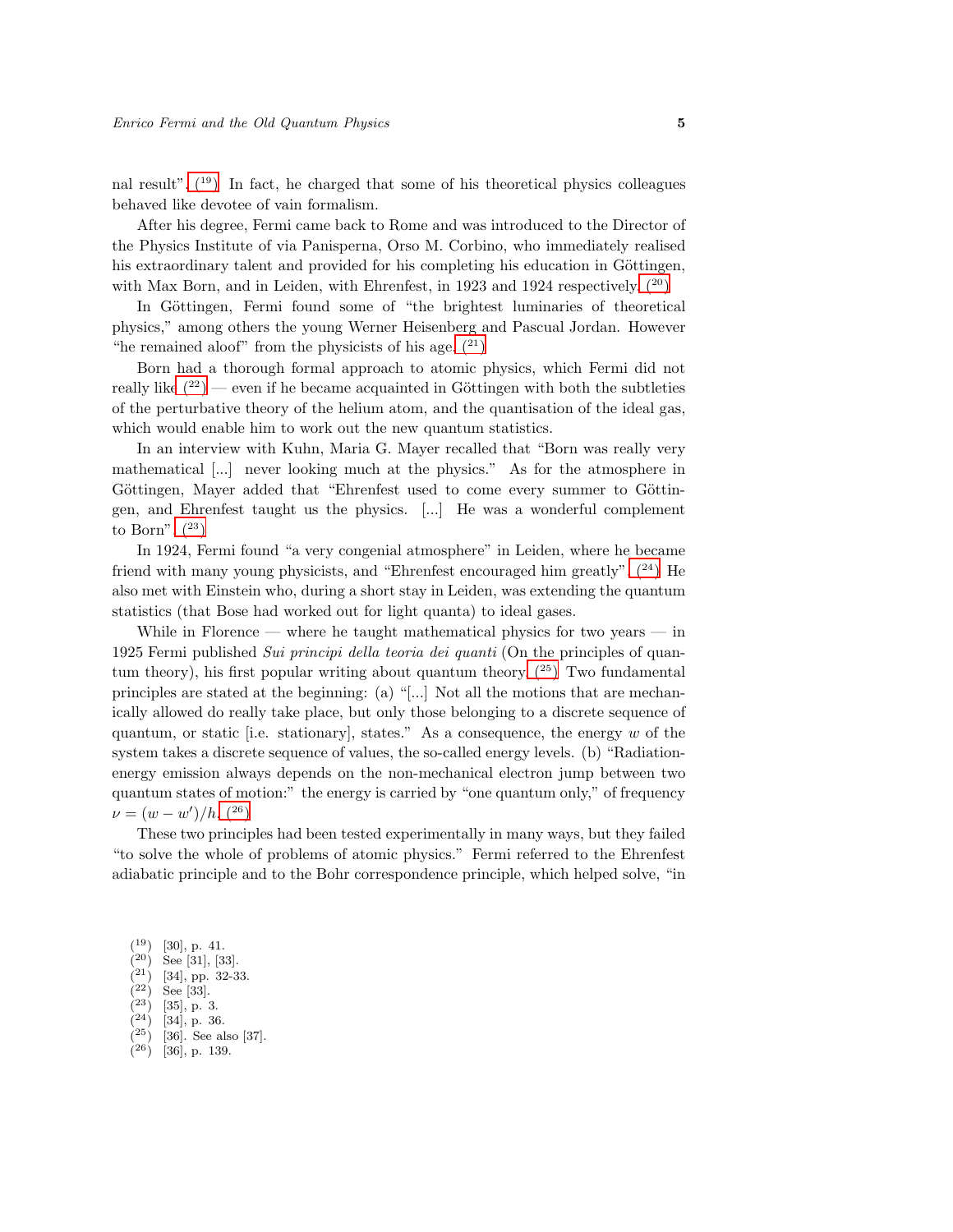part at least," some of these issues. Fermi illustrated the Ehrenfest principle in the case of a harmonic oscillator that changes its "mechanism" (i.e. its elastic constant  $k$ ) very slowly (adiabatically): the ratio between its energy and its frequency is adiabatically invariant, and "if the relation  $w/v = nh$  held before the transformation, it holds also during the whole transformation," so that the oscillator remains in the same quantum state as before. The same property held for any mechanical system.

Fermi then did not follow the historical development of the theory and showed how to choose from all possible mechanical motions, following the adiabatic principle: "The phase integrals  $J_i = \int p_i dq_i$  are adiabatic invariant along a whole oscillation [...]. According to the Ehrenfest principle, the J's clearly are the quantities to be quantised." For the oscillator,  $J = w/v$  leads to the quantum condition  $J = nh$ . The latter may be generalised, and leds to the Bohr-Sommerfeld conditions  $J_i = n_i h_i$  for systems with separable variables.

As for Bohr correspondence principle, Fermi stressed how deeply it differs from the other principles of mathematics and physics, since it does not provide any definite statement like  $A = B$  or  $A > B$ , but only statements like "A is similar to B." For instance, "the intensity and polarisation of the lines, an atom emits in conformity with the quantum theory, resemble the intensity and polarisation of the lines provided for by the classical theory. [...] The strict identity holds in the limit [of high quantum numbers] only; of course, for finite quantum numbers, a mere similarity corresponds to this identity."

Fermi wrote at the end: "We can then conclude that quantum theory still fails in giving solution to some fundamental problems, but any attempts to logically deduce all its rules from general principles are being made."

Fermi's paper provided a concise and very clear description of the old quantum physics, at the very same time when Heisenberg, Born, and Jordan were conceiving matrix mechanics in Göttingen.

Fermi published many papers on the quantum theory, also in prestigious German scientific journals, between 1922 and 1925. They were a real breakthrough in the Italian outline, steering and interesting the youngest people to the new physics. Fermi's wide and distinguished scientific activity of these years culminated in the formulation of the quantum statistics named after him, at the beginning of 1926.  $(27)$ 

### 3. Quantum statistics

Fermi's work on the quantum statistics, Sulla quantizzazione del gas perfetto monoatomico (On the quantisation of the monoatomic ideal gas), was communicated for the first time by Antonio Garbasso, before the Accademia dei Lincei, on February 7, 1926.  $(^{28})$  On March 26, the editor of *Zeitschrift für Physik* received a paper with

 $(27)$  See [38].

<span id="page-5-1"></span><span id="page-5-0"></span> $(28)$  [39].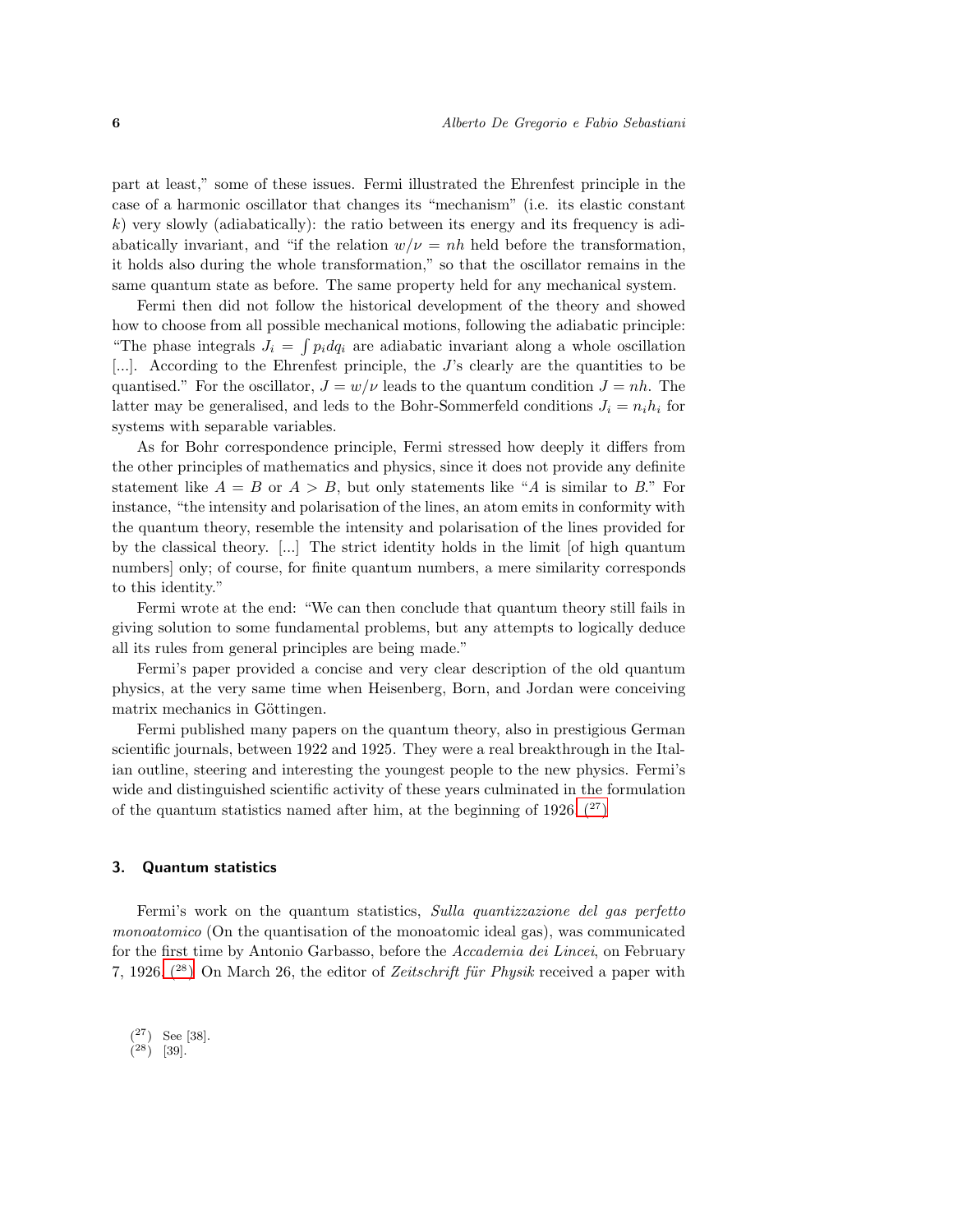a more detailed exposition, eventually published on May 11. The aim and the results of that work were outlined in the Summary as follows:

All theories dealing with the degeneration [of the ideal gas at low temperature] make more or less arbitrary assumptions about the statistical behaviour of molecules, or about their quantisation. It shall in the present work be assumed only the rule, that was proposed for the first time by Pauli and proved by many spectroscopic facts, that two equivalent elements can never exist in a system, whose quantum numbers completely agree. The equation of state and internal energy of the ideal gas shall be deduced from this assumption; the entropy at high temperature agrees with the results of Stern and Tetrode.  $(29)$ 

Fermi, as well as all the physicists engaged in the quantum-statistical treatment of systems of identical particles, regarded the molecules as indistinguishable. He quantised the gas by supplementing the Sommerfeld conditions with a new rule, determined by the exclusion principle: "Since this rule of Pauli has proved extremely fruitful in the explanation of spectroscopic facts, we propose to inquire whether it is not also of some use for the problem of the quantisation of ideal gases." This "addition to the Sommerfeld quantum conditions" became a keystone, providing Fermi with "a method of quantization of an ideal gas which, in our opinion, is as independent of arbitrary assumptions about the statistical behaviour of the gas molecules as is possible.[" \(](#page-6-1)<sup>30</sup>) Fermi's method appeared as an extension, rather than a mere application, of the exclusion principle.

The motions of the molecules in a gas needed to be quantised, in order to provide the quantum numbers to which the Pauli principle applied. The quantisation of a gas in a box, introduced by Brody (an assistant of Born in Göttingen) in  $1921$ , was the simplest and most immediate way to do it.  $(31)$ 

Though Fermi was well acquainted with Brody's method of attack, he chose another approach — which he in the German paper stated to be "more general" (allgemeiner), and also "more convenient for the calculations" in the Italian paper: he imposed a central elastic force on the molecules, directed towards a fixed point, so that each molecule became a tridimensional harmonic oscillator; the final result did not depend on the special choice of the force field.

Rasetti wrote: "It is noteworthy that Fermi did not enclose his ideal gas in a box, according to the current treatment, but placed the particles in a three-dimensional harmonic oscillator potential. In this way he obtained a spherically symmetric, monotonically decreasing gas density. For large radii, the density was always sufficiently low to ensure validity of the classical Boltzmann approximation and hence to define the temperature for the entire gas".  $(32)$  However, Fermi would not use this model anymore, choosing instead the usual box in his works on quantum statistics to come.

<span id="page-6-3"></span><span id="page-6-2"></span> $(32)$  [41], p. 178.

 $(29)$  [40], p. 186. For an account of the birth of the Fermi statistics, see [41], [43].

<span id="page-6-1"></span><span id="page-6-0"></span> $(30)$  [40], *passim.* 

 $(31)$  [44]. Brody applied the Sommerfeld quantum conditions to the gas molecules in a box: his methods led to the same results as quantum mechanics.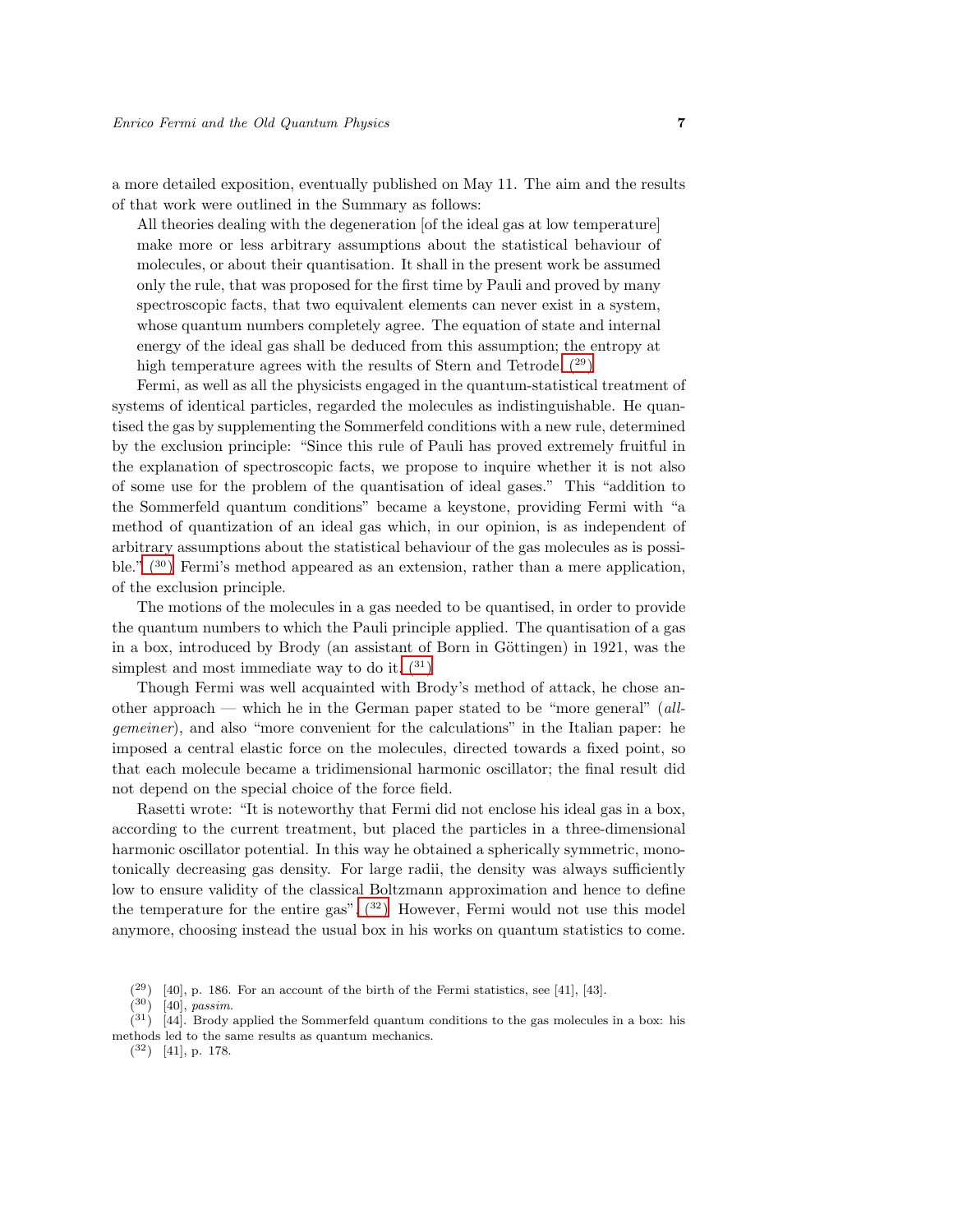The harmonic potential allowed Fermi to use the Ehrenfest adiabatic principle, which he had dealt with three years before (and also in 1925, in his popular writing on the old quantum physics).  $(33)$  Actually, the quantum number s of an harmonic oscillator of energy  $E = sh\nu$  did not change under an adiabatic variation of its elastic constant, in accordance with Ehrenfest's adiabatic principle. The same could not be said about the quantum numbers of the molecules in a box, under an adiabatic displacement of its walls.

Fermi formulated a simple and subtle definition of the gas temperature, independent of more or less arbitrary assumptions about the probability of a state (assumptions unavoidable when using the relations  $T = dW/dS$  and  $S = k \ln P$ , where T is the temperature,  $W$  the energy,  $S$  the entropy, and  $P$  the number of microstates). Actually, for infinitely large r the gas density vanished and the degeneration phenomena disappeared, so that the statistics of the gas reduced to the classical one (in particular, for  $r \to \infty$  the velocity distribution converged to the Maxwellian one). But the entire gas was at the same constant temperature, so that the temperature in the high-density region could be obtained from the temperature in the region of infinitesimal densities. In this way, Fermi connected the quantum and the classical behaviour of the gas through a very effective and original application of the correspondence principle.

Fermi considered the "s"-molecules simply as mass points, of energy  $w = h\nu(s_1 +$  $s_2+s_3$  = hvs. "The Pauli rule, therefore, states in our case that in the entire mass of gas at most only one molecule can have the given quantum numbers  $s_1$ ,  $s_2$ ,  $s_3$ ." The cited equation admits  $Q_s = (s+1)(s+2)/2$  solutions for a given s. Thus, according to the 'generalised' Pauli principle, there exist at most  $N_s \leq Q_s$  "s"-molecules, otherwise two molecules would assume the same set of values  $(s_1, s_2, s_3)$ [. \(](#page-7-1)<sup>34</sup>) By arranging the  $N_s$  molecules into the  $Q_s$  places, a new statistical method was introduced, in addition to those of Boltzmann and of Bose-Einstein.

Fermi calculated the number P of arrangements of the N molecules, for which  $N_0$ molecules were at places with energy 0,  $N_1$  at places with energy  $h\nu$ ,  $N_2$  at places with energy  $2h\nu$ , etc. By seeking the maximum of P under the constraints  $\sum N_s = N$ and  $\sum sN_s = E$  (where  $E = W/h\nu$ ), he obtained the distribution law:

$$
N_s = Q_s \frac{\alpha e^{-\beta s}}{1 + \alpha e^{-\beta s}} = Q_s \frac{1}{\frac{1}{\alpha} e^{\beta s} + 1}.
$$

The values of  $\alpha$  and  $\beta$  could be obtained from the previous constraints; conversely,  $\alpha$  and  $\beta$  could be considered as given, and the total number and total energy of the configuration derived.

<span id="page-7-1"></span><span id="page-7-0"></span> $(33)$  [45], [46].

 $(34)$  For instance, for  $s = 1$  the values for  $(s_1, s_2, s_3)$  may be  $(1,0,0)$ ,  $(0,1,0)$ , or  $(0,0,1)$ . One therefore has  $Q_1 = 3$ , and  $N_1 \leq 3$ .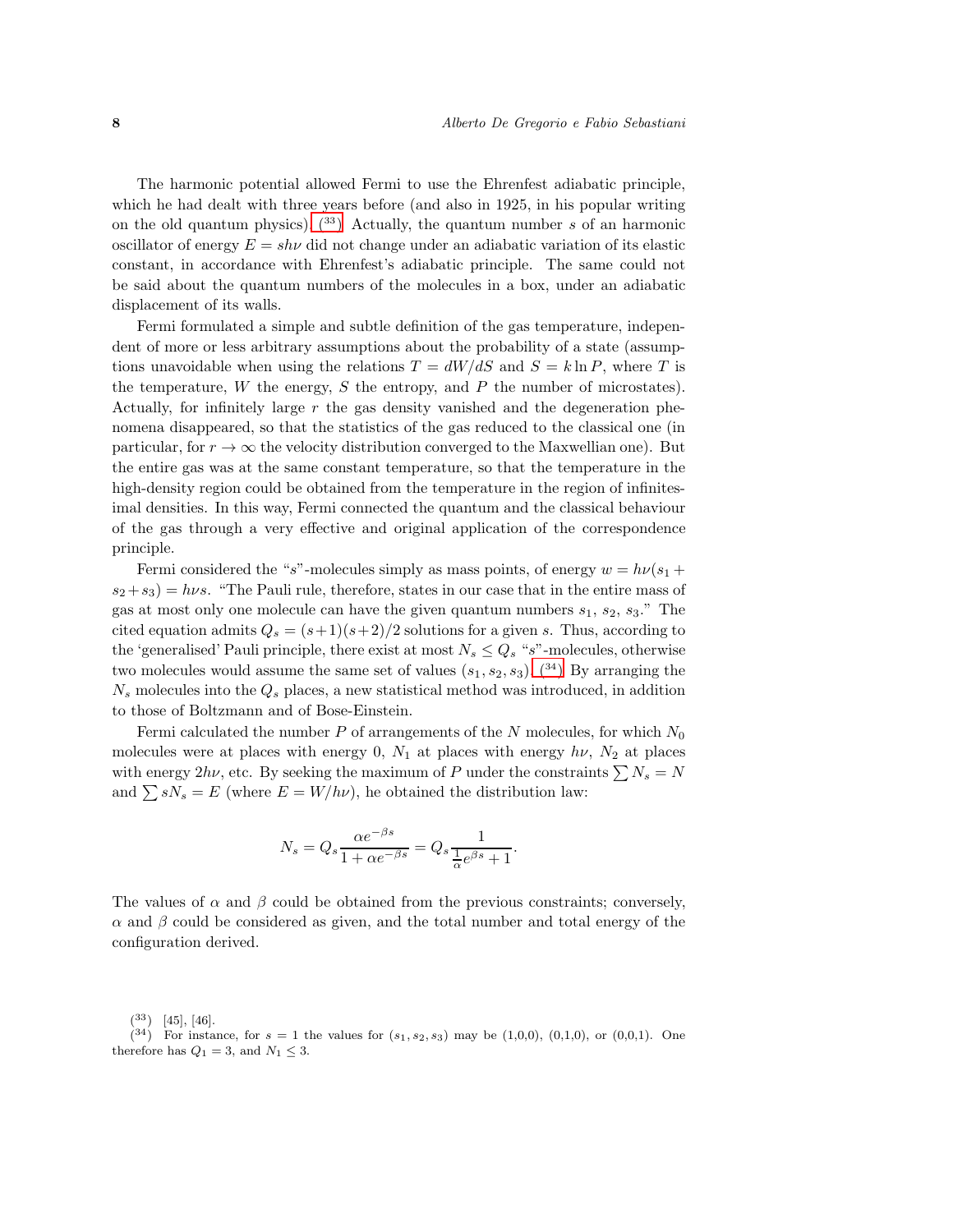Taking into account the expression for  $N_s$ , he calculated the density of the molecules with kinetic energy between L and  $L + dL$  at the position  $x, y, z$ . By comparing that density with the Maxwellian distribution, he found  $\beta = h\nu/kT$ . Instead,  $\alpha$  could be defined only implicitly.

Fermi invoked the virial theorem to obtain the equation of state. In the limit of weak degeneration, that equation reduces to the classical equation of state of ideal gases, while the entropy converges to the Sackur-Tetrode formula. In the limit of large degeneration, he calculated the pressure and the mean kinetic energy, as well as the specific heat at constant volume, vanishing linearly with temperature.

Fermi's paper was published in one of the most prestigious international journals, but it can be said to have had no immediate impact on the international community; no more than the preceding Italian paper. Actually, it was still based on the Sommerfeld quantum condition and would appear markedly old fashioned. Dirac himself read Fermi's paper between May and August 1926, and later stated: "I did not see how it could be important for any of the basic problems of quantum theory; it was so much a detached piece of work".  $(35)$ 

In any case, Fermi gradually earned high reputation among the international community. Thus, in a letter to Lorentz of June 1927, Einstein proposed Fermi as his own substitute for giving a report on quantum statistics.  $(36)$  Fermi gained great acknowledgment and satisfaction from the Conference held in Como (and in Pavia and Rome) in September 1927, when Sommerfeld gave a talk entitled Zur Elektronentheorie der Metalle und des Volta-Effektes nach der Fermi'schen Statistik (On the electron theory of metals and of the Volta effect according to Fermi's statistics).  $(37)$ Sommerfeld stressed that many experimental results (e.g. the Wiedemann-Franz law, the Thomson effect, etc.), contrasting with the previous theory, could be explained on the basis of Fermi's statistics. As is well known, he gave also account of the contribution of the electrons to the specific heat of metals. In the discussion following Sommerfeld's talk, Fermi suggested a research programme, aimed at developing the electron theory of metals.  $(38)$ 

Fermi applied his statistical method to many electrons atoms, for the first time, in a work entitled Un metodo statistico per la determinazione di alcune proprietà dell'atomo (A statistical method to evaluate some properties of the atom), which Corbino communicated to the Accademia dei Lincei in December 1927 (followed by another work in January).  $(39)$  He treated the electrons as a completely degenerate

<span id="page-8-3"></span><span id="page-8-2"></span><span id="page-8-1"></span> $(37)$  [49]. Sommerfeld's contribution to the Proceedings of the conference was followed by [50].

<sup>(</sup> <sup>35</sup>) See [47], p. 133. Dirac also stated: "The statistics [...] was first proposed by Fermi, and my later work showed how it could be fitted in with quantum mechanics," ibid, p. 134.

<span id="page-8-0"></span><sup>(</sup> <sup>36</sup>) Letter of A. Einstein to H.A. Lorentz, of June 17, 1927; reprinted in [48], p. 432. We recall that Fermi met Einstein in Leiden in September 1924.

<span id="page-8-4"></span> $(38)$  [4], vol. II, pp. 470-71, and pp. 594-96. Fermi's discussions are also reported in [18], vol. I, pp. 179-81.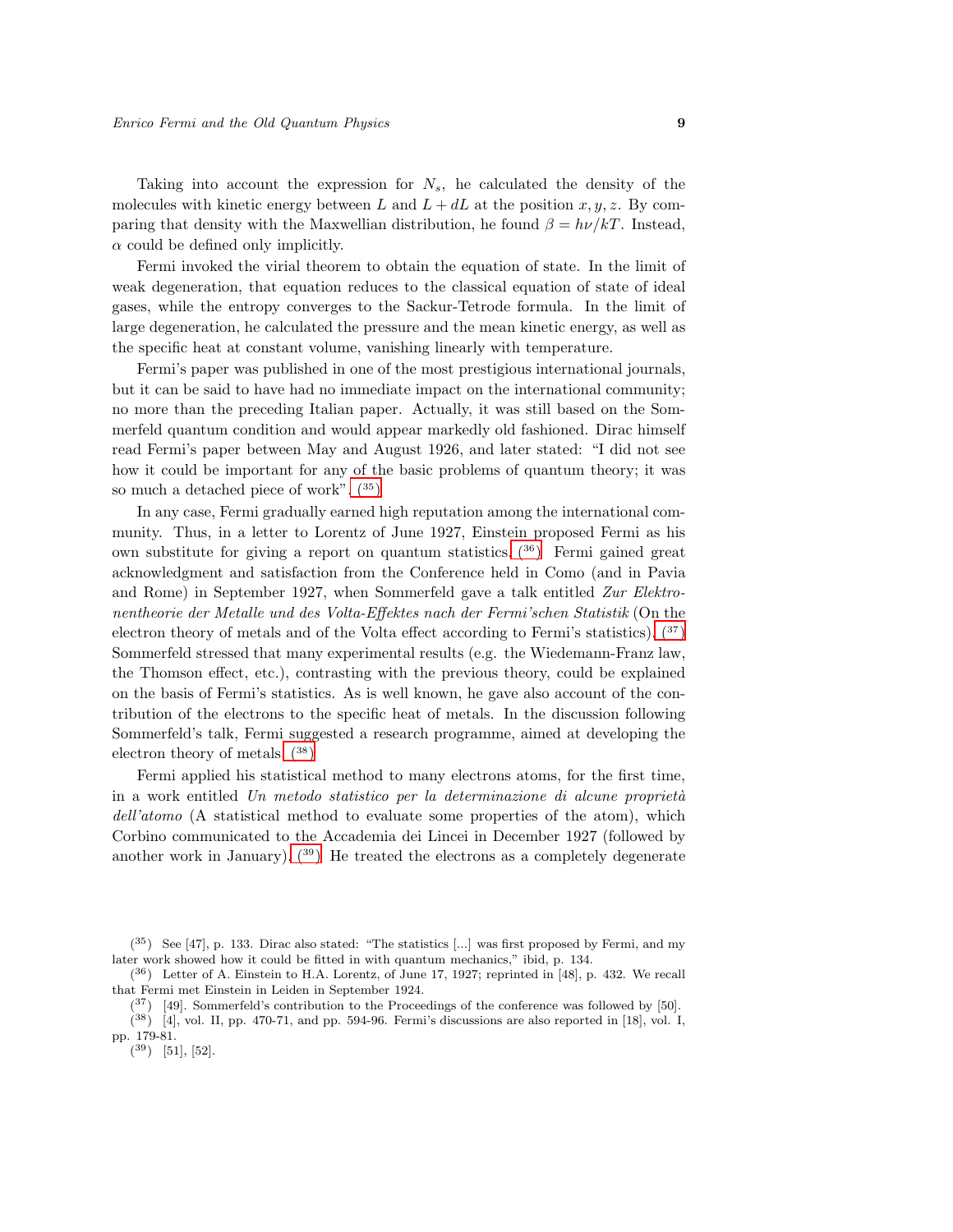gas surrounding the atomic nucleus, the average potential for each electron obeying a nonlinear differential equation that Fermi solved numerically.

L.H. Thomas had already reached essentially identical conclusions one year before — though Fermi was not aware of it, apparently — and for this reason this statis-tical model was designated as the Thomas-Fermi model[. \(](#page-9-0)40) It proved very useful in evaluating the electronic properties of heavy atoms, in fair agreement with the experimental results.

#### 4. The Fermi lectures on atomic physics in his first course in Theoretical Physics

There existed no chair of Theoretical Physics at the Italian universities until mid-1920s. Corbino promoted the institution of such a chair, with the support from the very influential mathematicians of the University of Rome (among whom Tullio Levi-Civita)[. \(](#page-9-1)<sup>41</sup>) In November 1926, the board of examiners, composed of Corbino, M. Cantone, A. Garbasso, G.A. Maggi, and Q. Majorana, selected Fermi, Enrico Persico, and Aldo Pontremoli as suitable for a professorship. Fermi was appointed as a professor of Theoretical Physics at the Royal Institute of Physics in Rome, Persico in Florence, and Pontremoli in Milan.

The examiners exalted Fermi's attitude to physics: "While he is fully able to handle the most subtle questions in Mathematics, he can use them soberly and discretely, without ever loosing sight of the physical problem he is trying to solve, and of the role and value of the physical quantities at hand"[. \(](#page-9-2)42) The same attitude would characterise also his teaching approach ever after.

On January 20, 1927 Fermi gave his first lecture on Theoretical Physics in Rome. In 1955 Persico wrote that "Fermi was a born teacher and to him teaching came naturally." Moreover: "Fermi's teaching method, either direct or indirect, and his very personalised working style, raised the level, in a little more than 10 years, of the School of Italian Physics to a point which had previously been deemed impossible"[. \(](#page-9-3)<sup>43</sup>) In the same year Edoardo Amaldi, who had attended Fermi's course in theoretical physics together with Ettore Majorana and Segrè in 1927-28,  $(44)$  commemorated Fermi as a teacher as follows: "Fermi arrived in Rome in 1926 [...]. He had assembled a small group of young people who were enthusiastic about physics and the new horizons that were opening in the field, and dedicated himself to their preparation. This involved [...] lessons in theoretical physics [...], which he taught with diligence and exemplary simplicity, presenting only what was essential, stripping the subject of any useless adjunctions"[. \(](#page-9-5)<sup>45</sup>)

<span id="page-9-1"></span><span id="page-9-0"></span> $(40)$  [53].

 $(41)$  On December 22, 1924 the Faculty of Sciences at the Royal University of Rome agreed to the institution of a chair of Theoretical Physics, which was formally claimed on April 27, 1925.

<sup>(</sup> <sup>42</sup>) The minutes of the meeting were published in [54]. The verdict of the board of examiners, about Fermi, Persico, and Pontremoli, is reported in Ref. [24,](#page-19-0) pp. 172-73.

<span id="page-9-2"></span><sup>(</sup> <sup>43</sup>) [10], p. 38.  $(44)$  See [55].

<span id="page-9-4"></span><span id="page-9-3"></span>

<span id="page-9-5"></span> $(45)$  [56], pp. 26-27.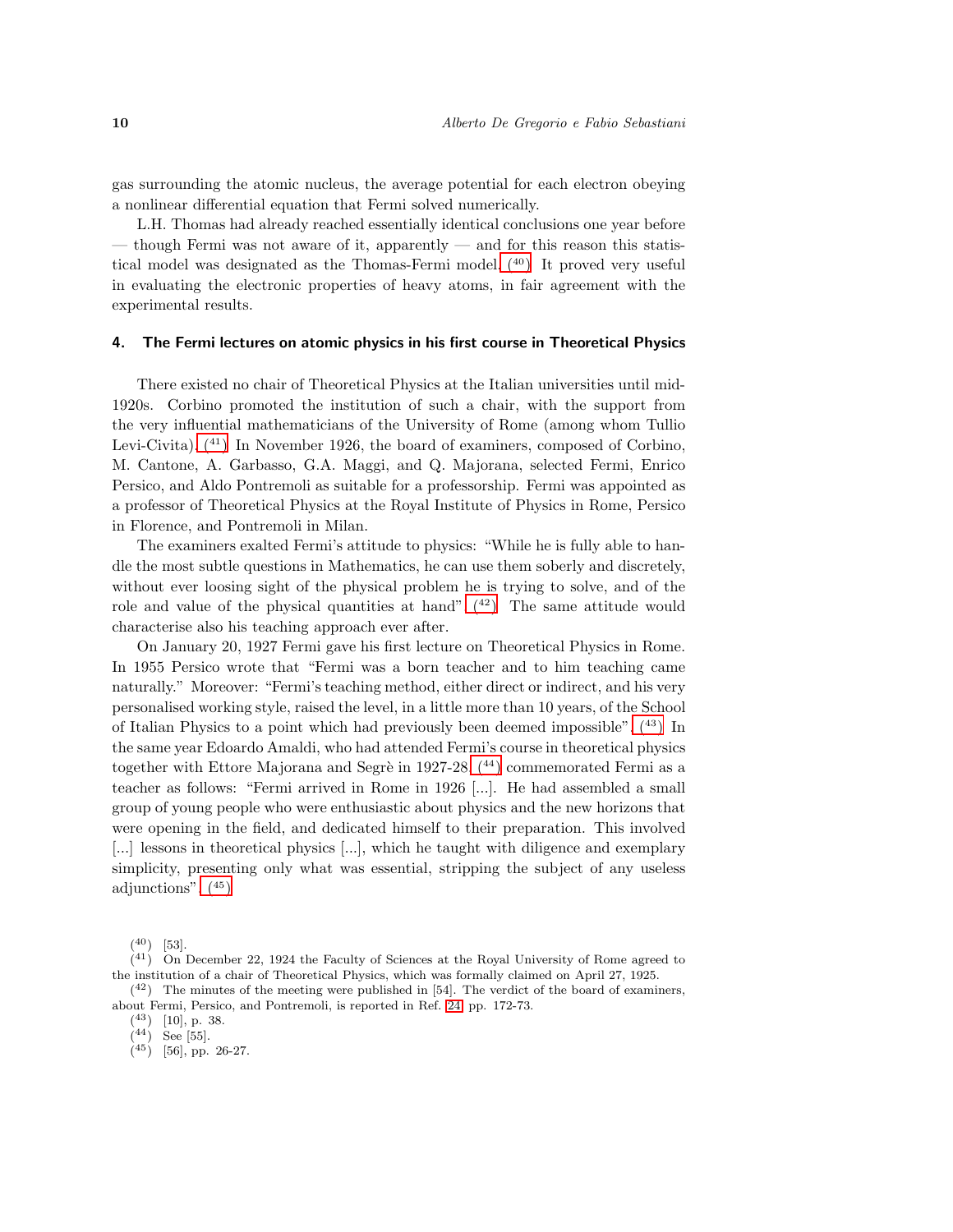Amaldi stressed also that incisive clarity, strict reasoning, and stimulating criticism always marked Fermi's lectures. Hans Bethe, who had been reading in Rome in the early 1930s, further recalled the "enlightening simplicity"  $(46)$  of Fermi's teaching.

The topics of Fermi's 1926-27 lectures on theoretical physics are listed on a record book that is now kept at the Archives of "Sapienza" University of Rome[. \(](#page-10-1)<sup>47</sup>) Detailed pieces of information on the full contents of his lectures come from some lithographed notes, taken by Carlo Dei and Leonardo Martinozzi, consisting of 11 chapters, and 157 pages[. \(](#page-10-2)<sup>48</sup>)

Fermi expounded the most relevant results of atomic theory obtained within 1924. He accounted for them on the basis of the Einstein light quantum hypothesis (lectures 23-28), the Bohr atomic theory (29-38), and its generalisation by Sommerfeld (39- 43). He made no mention of the matrix mechanics (formulated in 1925), which was too poor of self-evident physical contents and used unusual mathematical tools. He made no mention of wave mechanics either: it had been introduced only few months before, and the meaning of the wave function was still lively debated among the physicists[. \(](#page-10-3)<sup>49</sup>) Thus, atomic physics, which represented the bulk of Fermi's course, was tackled within the framework of the old quantum physics.

The course opened with the kinetic molecular study of the ideal gas, which represented one of the main arguments for the atomic theory of matter. The relation between the pressure and the mean kinetic energy per molecule was obtained without any use of differential or integral calculus: though theoretical physics was often

<span id="page-10-1"></span><span id="page-10-0"></span><sup>(</sup> <sup>46</sup>) See [57], p. 253, and [58], pp. 28-29.

 $(47)$  The teacher's record-books listing the topics Fermi lectured on in his courses — in Theoretical Physics, but also in Mathematical and in Earth Physics — are kept at the Archives of the "Sapienza" University of Rome; they are labelled on the basis of the Faculty, the Professor, the title of the course, and the academic year. The front-page of the teacher's record book reported: "Mod. n. 10 / R. Universit`a degli studi di Roma / Facolt`a di Scienze matematiche, fisiche e naturali / LI-BRETTO / delle lezioni di .......... / dettate dal sig. prof. .......... / nell'anno scolastico .........." The boxes where the topics of each lecture were recorded reported: "Argomento della lezione ... / Addi ...192.../ Firma dell'insegnante." The record books of Fermi's 1928-29, 1929-30, and 1938-39 courses in Theoretical Physics are not in these Archives; that of 1929-30 is kept at the Domus Galilaeana in Pisa, and that of 1938-39 — recording only three lectures, Fermi gave before leaving for the USA on December 6, 1938 — is at the Archivio Amaldi, at the Physics Department of the "Sapienza" University of Rome. Fermi's 1926-27 and 1927-28 record books are reproduced at the following URL: [www.phys.uniroma1.it/DipWeb/Fermi\\_Majo/FMajo.html](www.phys.uniroma1.it/DipWeb/Fermi_Majo/FMajo.html); their contents are reported and discussed in [59].

<span id="page-10-2"></span> $(48)$  The title-page of Fermi's lithographed notes reports: Lezioni di Fisica teorica dettate dal prof. E. Fermi, Raccolte dai dott. Dei e Martinozzi, Anno scolastico 1926-27, Roma. Dr. Leonardo Martinozzi was Corbino's assistant until 1927. Then he moved to the Presages Bureau [Ufficio] presagi] of the Meteorological Office (directed by Filippo Eredia, who had been Fermi's teacher of Physics at the high school). Carlo Dei graduated in Mathematics at the Rome University in 1923, and in Physics in 1925. Between 1927 and 1930, he was frequently appointed as an examiner, for various University courses: in Experimental Physics, Advanced Physics, Terrestrial Physics, Theoretical Physics. We may guess he was one of the many high-school teachers cooperating in the University courses.

<span id="page-10-3"></span><sup>(</sup> <sup>49</sup>) See [60], p. 16. See also [14]; in particular, as for Fermi's reception of the papers on matrix mechanics, Rasetti recalled that Fermi told him: "Now I'm trying to read them and see what Heisenberg is trying to say, but so far I don't understand that" ( [14] p. 16).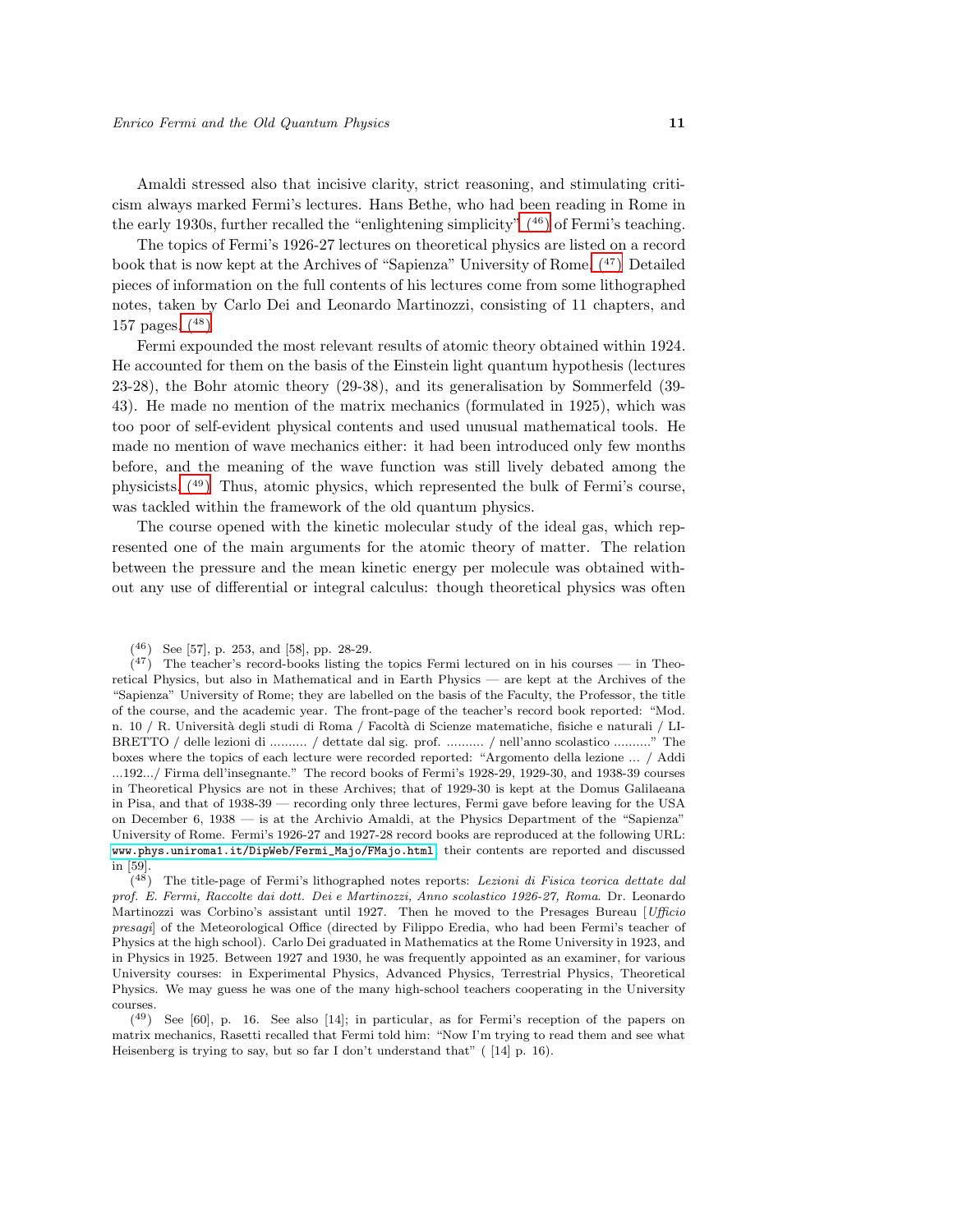mixed up with mathematical physics in Italy in those years, Fermi held that the understanding of the physical aspects was a top priority, and mathematics was just relegated to a secondary, operating role. Infinitesimal calculus and its methods were gradually introduced in the follow-up of his course. Fermi's purely phenomenological approach and his repeated reference to the results of experiments, whose essentials he described also through schematic diagrams, proved his course deeply different from those in mathematical physics.

Fermi expounded the Maxwell electromagnetic theory, warning that it "failed to account for the results that have in the last years come from the experiments" on the interaction between electromagnetic radiation and matter. In particular, both the experimental features of the photoelectric effect and those of the Compton scattering of high-energy electromagnetic radiation (discovered in 1923) were accounted for by the Einstein light quantum hypothesis.  $(50)$ 

Fermi considered the emission and absorption of radiation by atoms — lecturing also on the experimental techniques proper to spectroscopy  $(51)$  — and the Bohr theory of the atom.  $(5^2)$  He showed — just as in his thesis — that the latter accounted for the characteristic X-rays spectra, "with a good level of approximation." Further, he claimed an approximate application of the Bohr model to the many-electron atoms, whose spectra gave information about their electronic configurations.

Also the Sommerfeld conditions were considered in detail (note that Fermi had already used them to quantise the ideal gas, at the beginning of 1926). The exposition became more sophisticated when Fermi showed the invariance of the Sommerfeld conditions under any co-ordinates transformation.

Fermi dealt extensively with the elliptic orbits of the hydrogen atom. Finally, he lectured on the Zeeman and the Stark-Lo Surdo effects, on the alkali spectra, on the Bohr correspondence principle, and on "selection principle."

The published notes follow very closely Fermi's 1926-27 lectures on theoretical physics, listed in his record book. Indeed, it is all the same whether we consider how many lectures, or how many pages in the notes were devoted to each topic.

<span id="page-11-0"></span>( <sup>50</sup>) Fermi dodged to stress that Planck (and later Bohr) for a long time held that a quantum of energy was continuously distributed in a spherical wave packet, whereas according to Einstein the energy was localised in an almost point-like region. Many handbooks also nowadays ignore such fundamental difference (see [61]). As for the Compton effect, Fermi dealt with it without even mentioning relativity. To be precise, he neglected terms of order greater than the first in the difference  $(\nu - \nu')$  of the light frequency, and at the same time he expressed the momentum of the electron simply as mv, thus neglecting the relativistic corrections: "The curious affair is that an opposite error creeps in this way, so that the formula above [giving the wave-lenght shift] turns out to be strictly exact instead of being an approximation" (pp. 81-82).

<span id="page-11-1"></span>( <sup>51</sup>) During his stay in Florence in the years 1924-26, Fermi collaborated with Rasetti and became familiar with experimental spectroscopy. Moreover, the early experimental activity of Fermi's group in Rome concerned exactly spectroscopy. See [62].

<span id="page-11-2"></span> $(5^2)$  Differently from Bohr, who quantised the energy of the orbital electrons — a condition easily transferred to the angular momentum — , Fermi chose to quantise the orbital radius, a condition with a more immediate geometrical and kinematical meaning.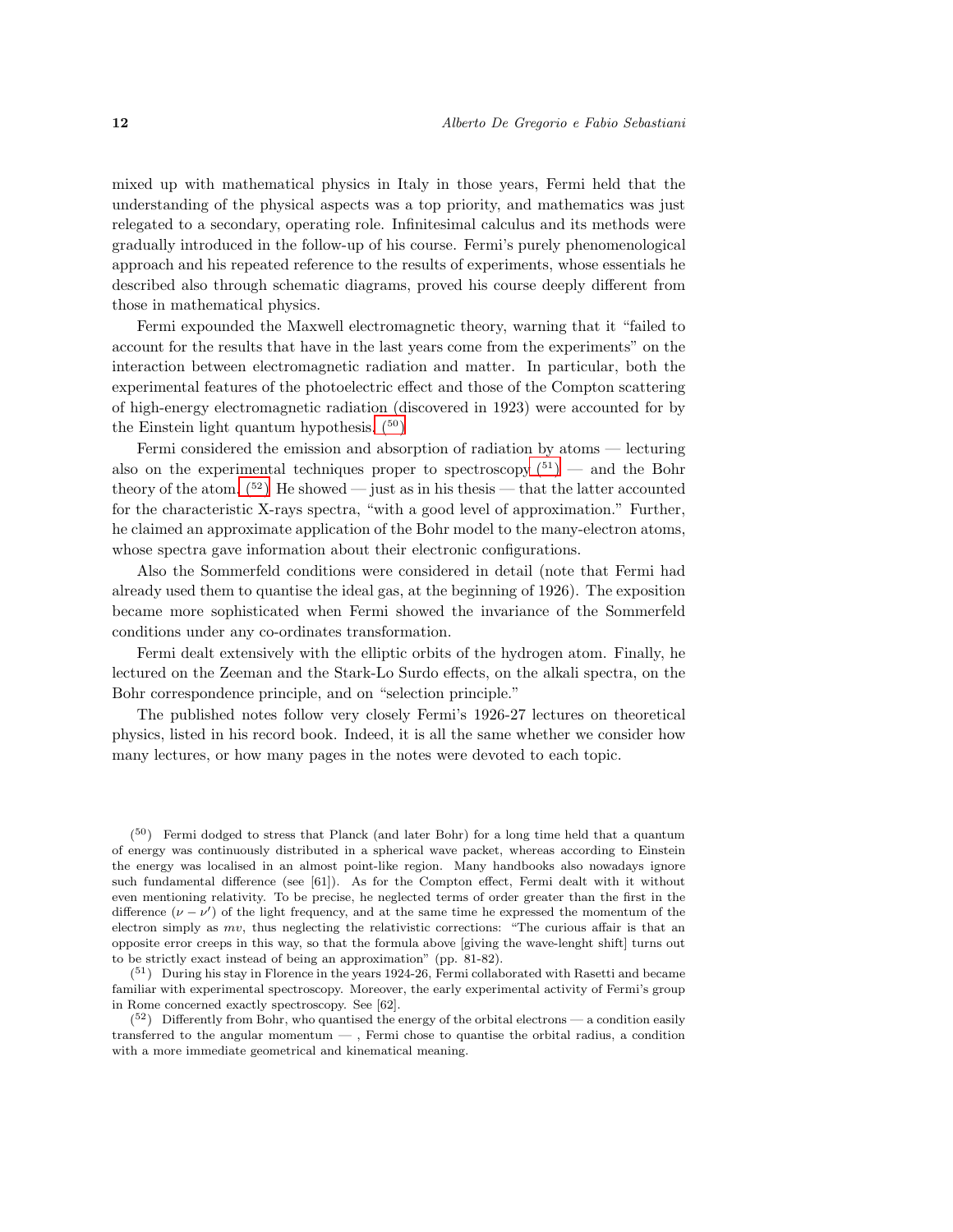On the other hand, Fermi likely revised and improved the notes that Dei and Martinozzi had taken during his lectures. Actually, the Zeeman effect and the Stark effect are inverted in the published notes, compared to the order in which they were lectured on and listed in the record book. Furthermore, some passages of the published notes were repeated again in the Introduzione alla fisica atomica, which Fermi would publish in 1928.

The emphasis of Fermi's 1926-27 course was as follows:

Classical physics (42%):

- kinetic theory of gases  $(8\%)$ ;
- cathode rays  $(4\%)$ ;
- radioactivity  $(7\%)$ ;
- electromagnetic theory of light  $(23\%)$ .

Quantum physics (58%):

- photoelectric effect  $(5\%)$ ;
- the Compton effect  $(7\%)$ ;
- the Bohr atom  $(7\%)$ ;
- spectral lines  $(10\%)$ ;
- the Sommerfeld conditions  $(13\%)$ ;
- electro- and magneto-electric effects  $(13\%)$ ;
- alkali spectra  $(3\%)$ .

Classical physics extended for nearly a half of the course, the electromagnetic theory of light for about one quarter. The photoelectric and the Compton effects, the emission and absorption processes, and the line spectra, which challenged the wave theory of light, all covered about one third of the course; the Sommerfeld quantum conditions a little more than one eighth.

A full discussion of various experiments and of their most relevant results was never missing, and gives us evidence of Fermi's phenomenological approach. We also recall that Fermi might intend such a plain, hardly formal approach as a way of stressing a priority for the physical contents; perhaps, also to mark his distance from those who he ironically called "high priests of theory".  $(53)$ 

# 5. Fermi's second course in Theoretical Physics and his "Introduzione alla fisica atomica"

Fermi's handbook *Introduzione alla fisica atomica* (<sup>[54](#page-12-1)</sup>) was published by the publisher Zanichelli in autumn 1928. It was a broad adaptation of his 1927 lithographed Lezioni: it dealt with roughly the same topics as the notes did, but its extension was more than doubled. It consisted of 325 pages, and of 10 chapters.

<span id="page-12-1"></span><span id="page-12-0"></span>( <sup>53</sup>) [64], p. 330 ( [63], p. 5).  $(54)$  [65].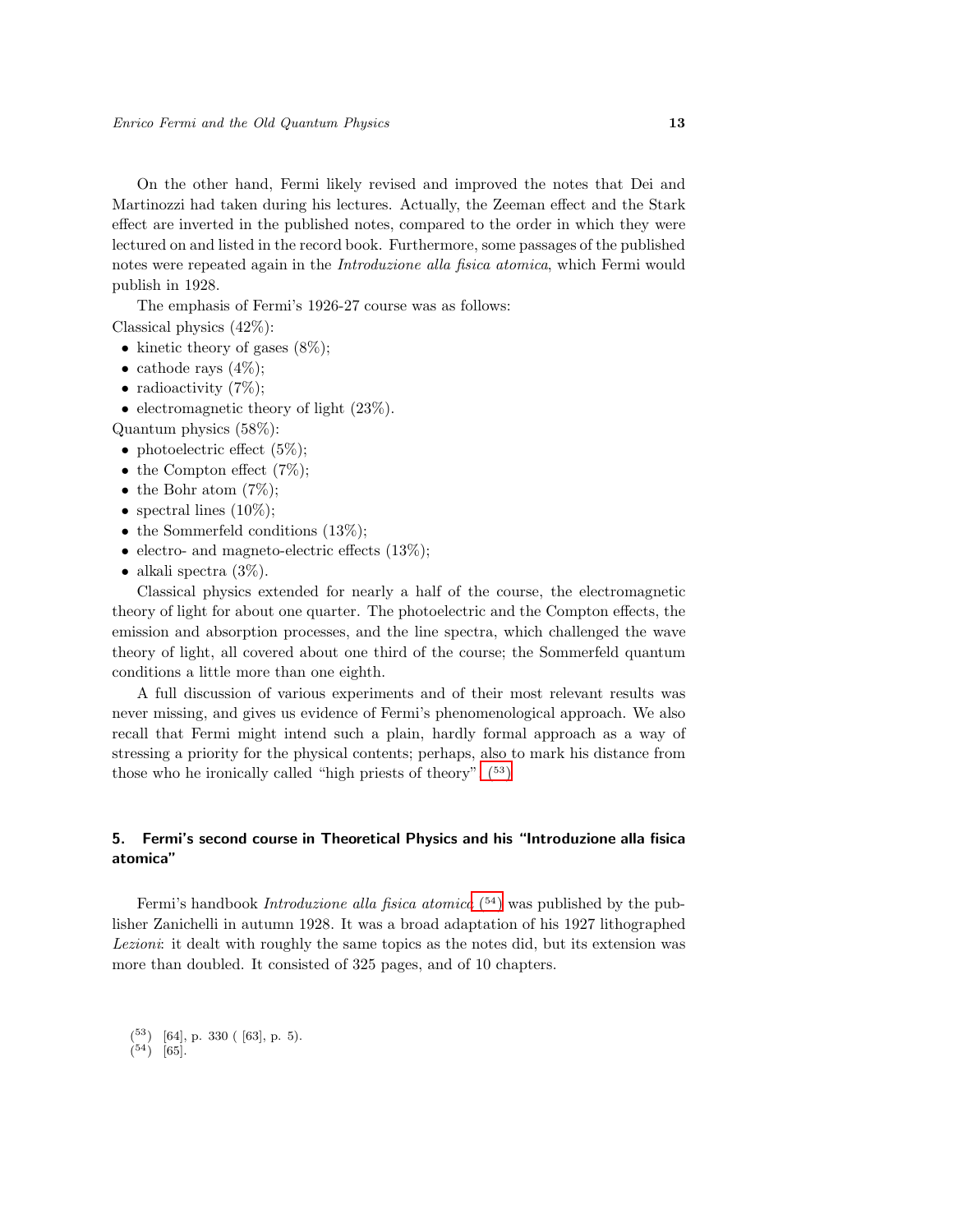Chapter 1 (covering the 7% of the total pages) deals with "Kinetic theory of gases," in much greater detail than the lithographed notes. Chapter 2 (10%) tackles the "Electromagnetic theory of light," in a similar way to the notes. Chapter 3 (9%) is devoted to the "Electric corpuscles," and includes cathode rays, radioactivity, and the Rutherford model (three pages are now devoted to the "Elements of relativistic dynamics"). Chapter 4 (8%) deals with the "Energy exchange between light and matter," i.e., with the light quanta and the Bohr frequency relation. This chapter introduces to the quantum physics, which covers one quarter of the book.

Chapter 5 (22%) is all devoted to "The Bohr atom" and the principles of the old quantum physics: the Sommerfeld conditions, correspondence principle, selection rules, the Ehrenfest adiabatic principle, spatial quantisation, the Bohr magneton, the spinning electron. Chapter 6 (17%), "Spectral lines"  $[Molteplicit\`a \;spettrali]$ , is a review of quantum spectroscopy, inspired by Sommerfeld's handbook, which had introduced Fermi to the foundations of atomic physics when he was in Pisa. Chapter 7 (6%) deals with the "Röntgen-rays spectra," a topic dear to Fermi, who had tackled it in his thesis. Chapter 8 (3%) goes through "Band spectra" and molecular spectroscopy, which Fermi would broaden considerably in *Molecole e cristalli* six years later.  $^{(55)}$ 

Chapters 9-10 introduce some now topics, compared to the lithographed notes. Chapter 9 (10%) deals with "The statistics of the quantum theory": specific heat of solids, black-body spectrum, entropy constant, the theory of the thermoelectric effect and that of paramagnetism, are treated within the Boltzmann distribution law. Incidentally, Fermi would introduce the Bose and the Fermi statistics only in Molecole e cristalli.

Chapter 10 (8%) is entitled "The new quantum mechanics." Both matrix mechanics and wave mechanics are mentioned, though Fermi enlarged only on the latter and on some of its applications (i.e., the harmonic oscillator and the hydrogen atom).

The *Introduzione alla fisica atomica* filled in a considerable gap among the university handbooks in Italy, at the same time giving good evidence of Fermi's high didactical skills. According to Persico, Fermi's "prodigious capacity of immediately spotting the essential element in everything and getting to the heart of it in the simplest way was his principal natural gift. [...] This can be evidenced in his lessons and writings".  $(56)$ 

As for Fermi's handbook, Segrè wrote in his biography: "Until 1928 there was no Italian book on modern physics, suitable for training advanced university students. The text from which an entire generation had learned, Sommerfeld's Atombau und Spektrallinien, was in German; furthermore, it was too long and too detailed to serve as an introduction to the subject. Typically, Fermi decided that the best thing to do was to write his own book, which he did during the summer vacation of  $1927$  [... This book] performed its task admirably. Unfortunately, it was written before wave mechanics had really taken hold, and for this reason, although Schrödinger's equation

<span id="page-13-1"></span><span id="page-13-0"></span> $(55)$  $[66]$ .  $(56)$  [10], pp. 42-43.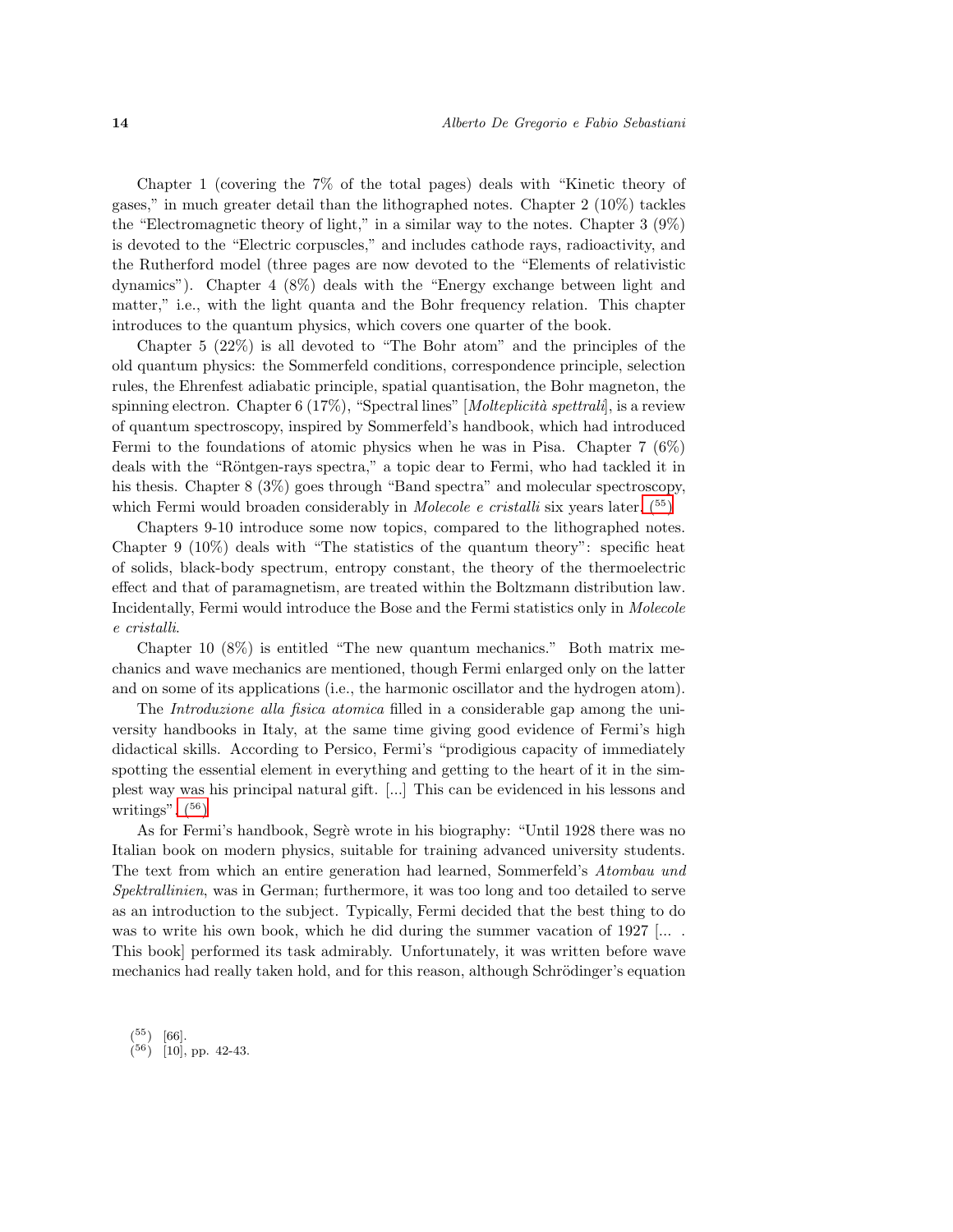is treated in a chapter at the end of the book and Heisenberg's matrices are mentioned, the development of the subject is primarily based on the old Bohr-Sommerfeld orbit conception".  $(57)$ 

There was a fair correspondence between Fermi's Introduzione and his 1927-28 course in Theoretical Physics. If we compare closely the two, we realise that the topics of the lectures match quite well the Chapters 1 to 6 of the book.

Also this course had a 'slow' start. It opened with a good 15% of lectures (9 over 59 of real exposition) on the kinetic theory of gases (including the proof of the equipartition of the energy). The same issue took only 9% of the book (falling to 7% if we also consider Chapters 7 to 10). Classic electromagnetism covered 17% of the course (10 lectures), compared to 13% of the book (10% the last four chapters included). Thus, classical physics occupied one third of the course, but just a little more than one fifth of the (lectured) topics of the book. It is apparent that Fermi aimed to expound well-established topics, before taking his students into the intricacies of quantum theory.

Fermi's course did not tackle such issues as Röntgen-rays spectra, band spectra, quantum statistics, and the new quantum mechanics, which conversely were dealt with in Chapters 7 to 10 and represented about one fourth of the book. To be precise, Fermi did not mention wave mechanics at all in his 1927-28 lectures, a gap that should be on purpose, and not due to lack of time (a good six lectures summarised the whole course).

We may suppose that he did not welcome, or even ignored, wave mechanics, but that was not the case. Effectively, Persico reported that he himself, Fermi, and Aldo Pontremoli, in summer 1926, had stimulating discussions on Schrödinger's papers that had just marked the birth of wave mechanics: "Fermi had already acquired a deep insight in their content"[. \(](#page-14-1)<sup>58</sup>) Furthermore, Fermi's works of the second half of 1926 disprove his lack of interest in wave mechanics: he used the Born wave theory of scattering; he reflected on the meaning of some physical quantities and of the adiabatic principle, within the framework of wave mechanics; he calculated the orbital magnetic moment of an electron in a central field, resorting to "the Schrödinger expression for the average current density." In spring 1927, he tried to "introduce in the framework of wave mechanics the radiation reaction on an emitting atom"[. \(](#page-14-2)<sup>59</sup>)

<span id="page-14-0"></span> $(57)$  [34], p. 47. Segrè said that Fermi wrote his book in Val Gardena, in Summer 1927. However, Segrè probably referred here to the revision, by Fermi, of the notes taken by Dei and Martinozzi. Segrè's outline of the university handbooks in Italy should in part be re-shaped: the handbook of Leo Graetz, Le nuove teorie atomiche e la costituzione della materia (The New Theories of the Atom and the Constitution of Matter, [67]), in Italian, was already available when Fermi published his Introduzione. Graetz went through the kinetic theory of gases, the electron, the radioactive disintegrations, the Rutherford model of the atom, X-rays spectra, the Bohr theory of the hydrogen atom, elements of nuclear constitution; still, no mention of the Sommerfeld conditions on the phase integrals. It was a translation, "for the young chemists," of a German handbook: Graetz was professor at the Munich University.

( <sup>58</sup>) See Persico's foreword, in [18], vol. I, p. 222.

<span id="page-14-2"></span><span id="page-14-1"></span> $(59)$  See [68], [69], [70], [71].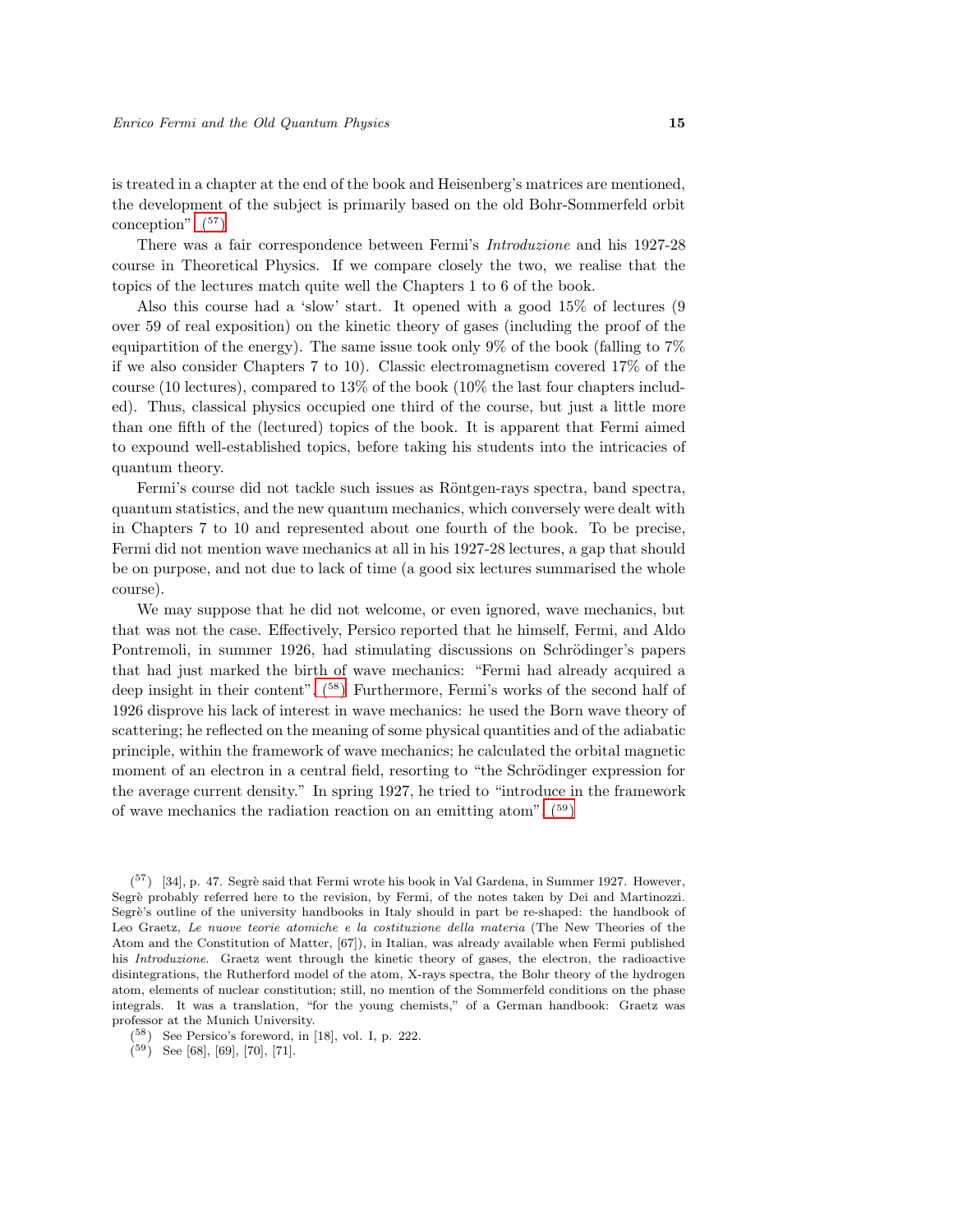Fermi's decision to leave out wave (and matrix) mechanics from his course seems to agree with a point of view of Levi-Civita. The latter stated at the Como Conference that, despite the success of matrix and wave mechanics, it was not worth giving up the "hybrid approach" to atomic theory, represented by the Sommerfeld rules. Indeed, the introduction of the quantum postulate into ordinary mechanics was "undoubtedly attractive, corresponding to elementary and concrete forms of physical intuition, and above all being suitable to lead to quantum relationships in the simplest way with the usual procedures of analitical mechanics".  $(60)$ 

Anyway, though not in the official morning-course, in 1927-28 Fermi taught the Schrödinger equation in seminars, he gave to a small circle in the afternoon: to Amaldi, Majorana, Segrè, Rasetti, and sometimes Corbino.  $(61)$ 

In the years to come, Fermi would lecture on Chapter 10.  $(62)$  However, he would still introduce quantum mechanics within the framework of old quantum theory, and from a phenomenological point of view: as a matter of fact, he would regard the historic approach as the most recommended one for teaching quantum physics in his courses.

We now discuss the main contents of the last chapter of Fermi's *Introduzione*. He warned, at the beginning: "The union of ordinary mechanics with the Sommerfeld quantum rules may only to a rough approximation account for atomic phenomena." Fermi added that the Heisenberg and the Schrödinger theories might, independently one from the other, remedy to this shortcoming and allow to investigate the atom.

As for matrix mechanics, he only very briefly mentioned that it was "very intricate from the formal point of view, mainly because it resorts to unusual concepts and tools." Besides his doubts on the formalism, Fermi had already stated serious reservations in a letter to Persico, on September 23, 1925: "My impression is that during the past few months there has not been much progress, in spite of the formal results on the zoology of spectroscopic terms achieved by Heisenberg. For my taste, they have began to exaggerate their tendency to give up understanding things".  $(63)$ 

Though matrix mechanics and wave mechanics had been proven equivalent to each other by Schrödinger, they were inspired by "different, not to say opposite, ideas." Fermi only expounded "in brief the foundations of wave mechanics, perhaps less organic than the Heisenberg mechanics, but much more intuitive and formally plain." Starting from the analogy between classical mechanics and geometrical optics at the basis of the Schrödinger theory, he compared the behaviour of a light quantum and of a point-like mass subject to a potential. He then illustrated Schrödinger's

<sup>(</sup> <sup>60</sup>) Levi-Civita in [5], p. 87.

<span id="page-15-2"></span><span id="page-15-1"></span><span id="page-15-0"></span> $(61)$  See [72], p. 18. See also [60], p. 11.

 $(62)$  Fermi's 1929-30 record book — kept at the Fermi Archives at the Domus Galilaeana in Pisa (Miscellanea, V 13) — listed 11 lectures on wave mechanics. Fermi dealt with the Schrödinger equation already in his 1928-29 course (whose record book is not at the Archives of the "Sapienza" University, and is not mentioned in the inventory of the Domus Galilaeana either: see [29]). According to the archive records kept at the "Sapienza" University, Fermi asked a candidate about the Schrödinger equation during an oral exam in October 1929.

<span id="page-15-3"></span><sup>(</sup> <sup>63</sup>) [34], p. 209. See also [14], p. 16/1.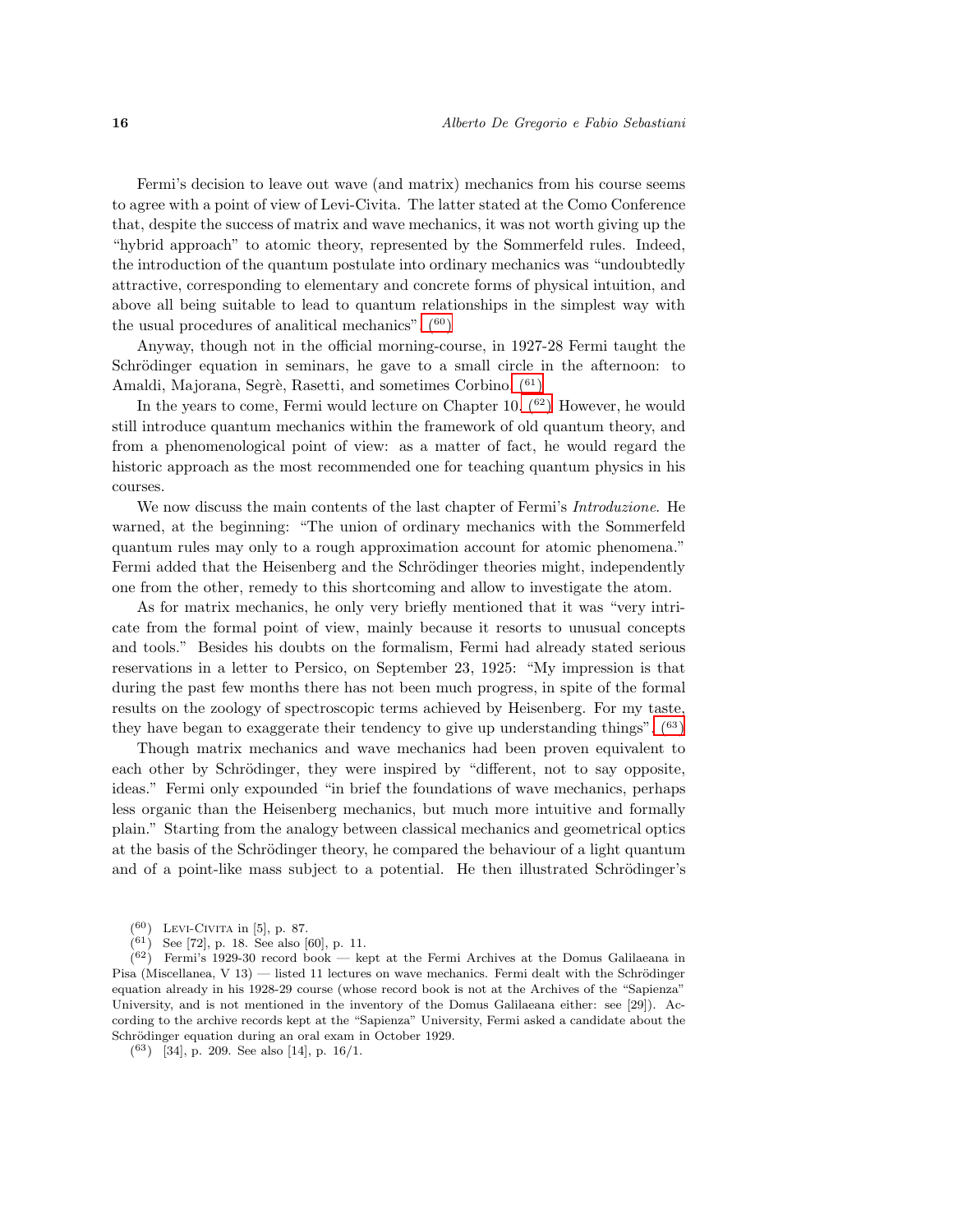path to wave mechanics, a theory that acknowledged "most naturally the existence of discontinuous quantum states."

Then, Fermi gave account for the "scalar field  $\psi$ ." Indeed, an electron should according to Schrödinger be described by a wave packet, and its velocity to the group velocity. However, the wave packet  $\psi$  would always spread with time. This difficulty might be overcome through Born's hypothesis: considering the electron as a pointparticle, "the square of the amplitude of the vibration  $\psi$  gives, for each point, the probability to find the electron in that point." This picture implied a renunciation of the causality principle.

The most relevant features of the eigenvalues and eigenfunctions of the Schrödinger differential equation were explored "with mathematical language." In particular, the equation of the harmonic oscillator admitted finite, continuous, single-valued solutions in a full set of values of the coordinates, whereas, in the old quantum theory, discrete energy level[s \(](#page-16-0)<sup>64</sup>) sprang "arbitrarily," from the application of the Sommerfeld conditions.

Fermi also tackled the hydrogen atom, looking for the solutions of the Schrödinger equation when the potential was  $U = -e^2/r$ . Moreover, resorting to the timedependent equation "we realise that the Schrödinger theory in a very natural way implies the Bohr frequency relations."

Fermi commented on Davisson and Germer's experiments on electron diffraction: "Certainly, they very impressively prove a fundamental analogy between corpuscles and light. It will be the duty of tomorrow's physics to work out a theory that perhaps by replacing the ordinary concepts of physics and kinematics with a statistical approach — accomplishes the reconciliation between the two groups of phenomena: those suggesting a wave picture, and those ascribing a point-like structure to light and matter."

Fermi's notes and handbook, as well as all his writings, show his almost absolute lack of interest for any conceptual or epistemological aspect of quantum mechanics: aspects like these were only touched on — for example in the previous quotation if not ignored at all by him.

In particular, he made no mention at all of the uncertainty relations  $(65)$  $(65)$  $(65)$  in his Introduzione, despite having Heisenberg worked out it more than one year before, and Bohr mentioned it in Como.  $(66)$  Nor can we find any mention of the uncertainty principle in the teacher's record books, until 1930-31.  $(67)$ 

 $(67)$  Fermi mentioned the uncertainty principle under the headword 'Atomo,' he wrote for the Enciclopedia Italiana di Scienze, Lettere ed Arti (Istituto G. Treccani, vol. V, Roma 1930), pp.  $243-52$ ; Fermi's article is reprinted (with others) in  $[63]$ , but not in  $[18]$ . Note that Segrè said that Fermi "taught as little as possible of the uncertainty principle and all that," also in his courses at

 $(64)$  "[If we assign] an arbitrary value to E, [the Schrödinger equation] has, in general, no everywhere finite, continuous, and single-valued solution; it instead has, for some particular values of E, which exactly give the energy levels of the system," p. 309.

<span id="page-16-0"></span> $(65)$  See [73], [74].

<span id="page-16-3"></span><span id="page-16-2"></span><span id="page-16-1"></span> $(66)$  See [12].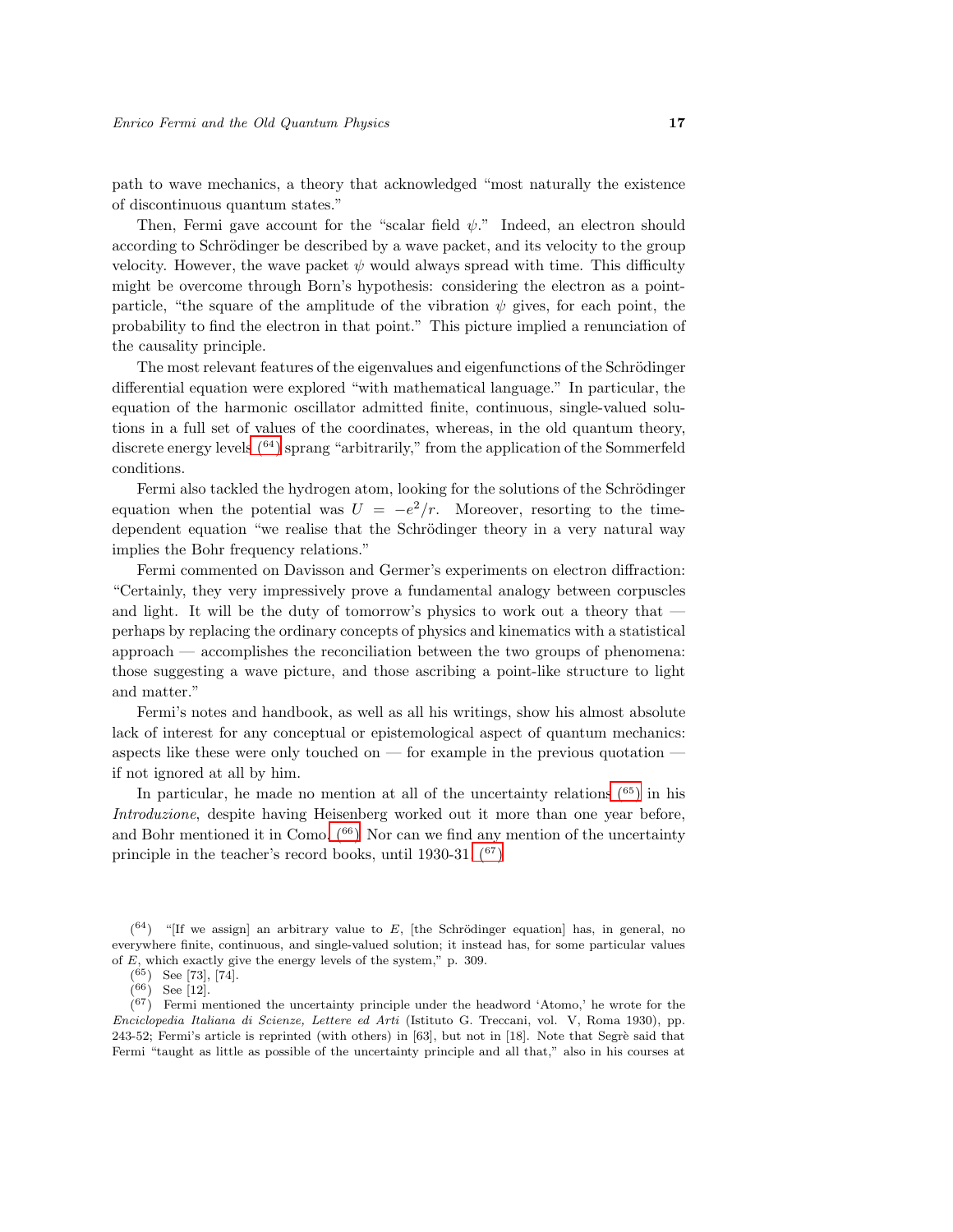Persico vividly recalled: "What I remember about the uncertainty principle is that I was much impressed by Heisenberg's paper and when I spoke to Fermi about it, I was surprised to find that he was not so enthusiastic about it. I had the impression that he did not think it was so important as I believed. Probably Fermi was not much interested in philosophical aspects of physics and that was too philosophical"[. \(](#page-17-0)<sup>68</sup>)

## 6. Conclusions

We gave an account of Fermi's work within the framework of old quantum physics. Fermi took his first steps towards theoretical physics autonomously, even becoming "a propagandist of quantum theory," while most of Italian physicists were foreign to the progress taking place in this field abroad. He always showed a special preference for a phenomenological approach, never loosing sight of the physical problem he was dealing with.

As we have seen, Fermi's work on quantum statistics was an exemplary combination of quantum rules and intuitive pictures: the exclusion, the adiabatic, and the correspondence principles, together with some very simple assumptions on the behaviour of the gas molecules, led Fermi to the new statistical methods, which he proved to be so fruitful also in the study of the many-electrons atoms.

The elucidation of the physical aspects of a problem – through intuitive picture, if possible – was a top priority for Fermi, all the more so in his teaching activity. This emerged clearly from his first two courses in Theoretical Physics. Their content can be known in detail, through a combined analysis of some archive documents, on the one hand, and of some published notes and Fermi's 1928 handbook, on the other hand.

In his 1926-27 course, Fermi made no mention of matrix mechanics, which was too poor of self-evident physical contents, nor of wave mechanics, the meaning of its wave function being still debated. Instead, a full discussion of various experiments, and of their most relevant results, was not missing; Fermi recognised old quantum theory, with its intuitive pictures, as an effective theoretical framework for interpreting these results.

The topics of Fermi's 1927-28 course in Theoretical Physics match quite well the Chapters 1 to 6 of his Introduzione alla fisica atomica – which he published in 1928, and filled in a considerable gap among the university handbooks in Italy. Again, Fermi did not mention matrix mechanics in his course; he already had a deep insight in Schrödinger's paper, and yet he did not mention wave mechanics either. As a matter of fact, he agreed with a then widespread attitude in Italy, which considered

<span id="page-17-0"></span> $(68)$  [14], p. 1/2

the Chicago University in the 1950s. That was for "pedagogical reasons," according to Segrè ( [60], p. 24).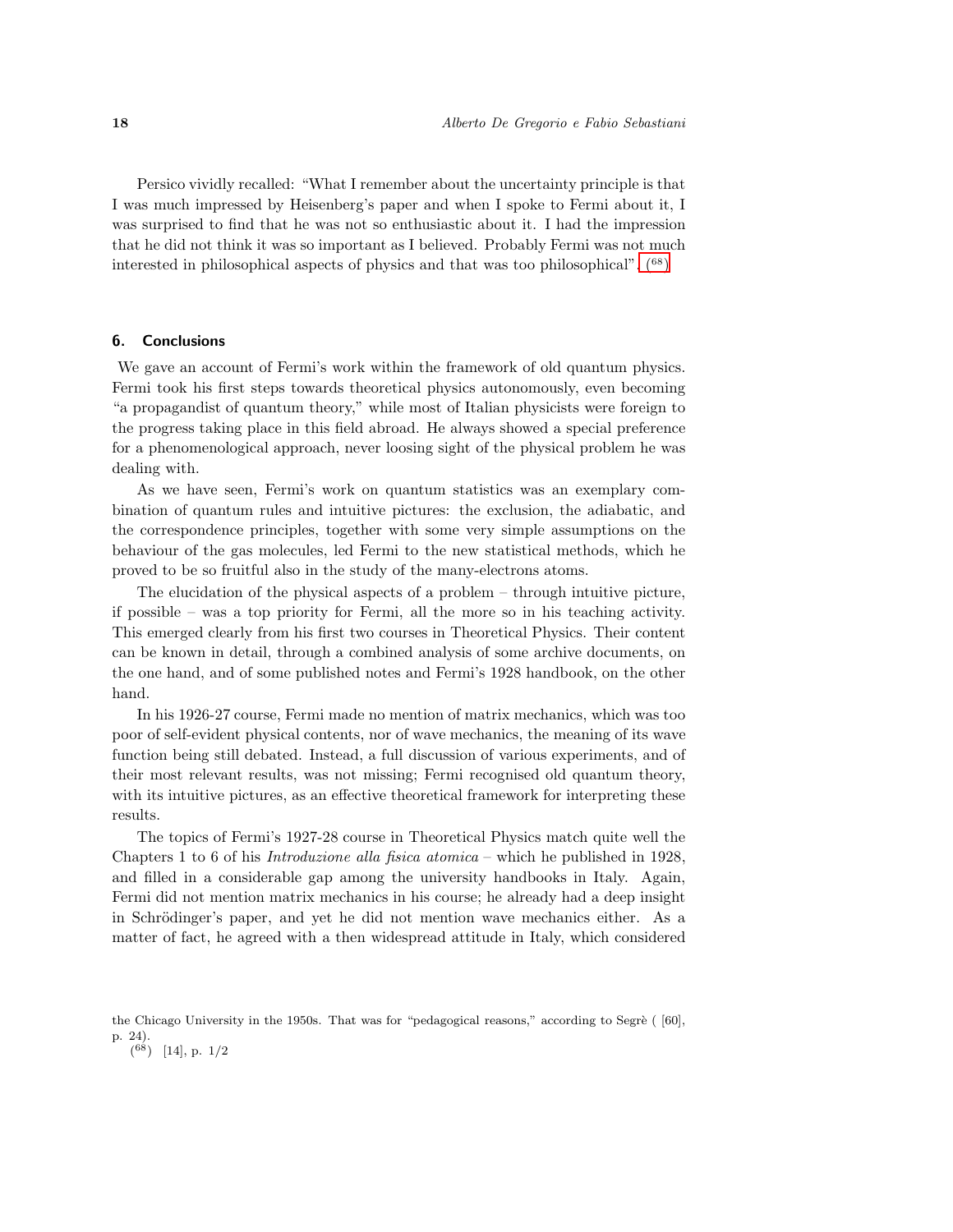the old quantum physics "evocative, and in harmony with simple and definite pieces of intuition," and in this respect not worth being given up.

# Acknowledgments

We are very grateful to the Accademia nazionale delle scienze detta dei XL, for having put at our disposal the microfilmed copy of the interviews with Kuhn. We also thank Dr. Antonella Grandolini, for her kind help in the consultation of the Archive of the Accademia. We are very grateful to Prof. Roberto Vergara Caffarelli, of the Pisa University, and to the Director of the Library, for permission to consult a copy of Fermi's thesis. The kind availability of Dr. Franza Azzaro and of Mrs. Rossana Nardella, as well of Mr. Enrico Amici, Mr. Angelo Jona, and Mr. Piero Lucidi, of the Archives of the "Sapienza" University of Rome, is gratefully acknowledged.

#### Bibliografia

- JAMMER M., The conceptual development of quantum mechanics (McGraw-Hill, New York 1966)
- [2] Tagliaferri G., Storia della fisica quantistica dalle origini alla meccanica ondulatoria (Franco Angeli, Milano 1985).
- [3] Mehra J., Rechenberg H., The historical development of quantum theory (Springer-Verlag, New York [etc.] 1982), 6 Volumes: Vol. 1, The quantum theory of Planck, Einstein, Bohr and Sommerfeld: its foundation and the rise of its difficulties, 1900-1925.
- [4] Atti del Congresso internazionale dei fisici, 2 vols., (Zanichelli, Bologna 1928).
- [5] BERNARDINI C., BONOLIS L. (Eds.), *Enrico Fermi: His Work and Legacy* (Società italiana di fisica, Bologna – Springer, Berlin-New York 2004).
- [6] Levi-Civita T., "Sugli invarianti adiabatici," in [4], vol. II, pp. 475-513; English translation: Levi-Civita T., "On the adiabatic invariants," in [5], pp. 85-114.
- [7] Giuliani G., Marazzini P., "Italian physics community and the crisis of classical physics: new radiations, quanta, and relativity (1896-1925)," Annals of Science, 51 (1994) 355-90.
- [8] Giuliani G., Il "Nuovo Cimento", novant'anni di Fisica in Italia (1855-1944) (La Goliardica Pavese, Pavia 1996).
- [9] Sebastiani F., "Il 'Nuovo Cimento' e la diffusione della fisica quantistica in Italia," Quaderni di Storia della fisica, 1 (1997) 209-39.
- [10] Persico E., "Commemorazione di Enrico Fermi," Commemoration held at the University of Pisa, January 1955; English translation: Persico E., "Commemoration of Enrico Fermi," in [5], pp. 36-44.
- [11] Persico E., "Souvenir de Enrico Fermi," Scientia, 90 (1955) 316-24: pp. 322-23).
- [12] Bohr N., "The quantum postulate and the recent development of atomic theory," in [4], vol. II, pp. 565-88.
- [13] DE GREGORIO A., SEBASTIANI F., "Il principio di complementarità. L'esposizione di Bohr a Como nel 1927, tra storiografia e documenti di archivio," Quaderni di Storia della fisica, 15 (2009) 3-33.
- [14] Persico E., Rasetti F., Interview with Kuhn for the AHQP (Archives for the History of Quantum Physics), April 8, 1963.
- [15] Sassi M.C., Sebastiani F., "La formazione scientifica di Enrico Fermi," Giornale di Fisica, 40 (1999) 89-113.
- [16] Petrucci C., Sebastiani F., "L'opera di divulgazione della fisica quantistica svolta in Italia da Enrico Fermi negli anni Venti," Quaderni di Storia della fisica, 14 (2007) 49-70.
- [17] SEGRÈ E., "Preface," in FERMI E., Notes on thermodynamics and statistics (The University of Chicago Press, Chicago-Londra 1966).
- [18] Fermi E., Note e Memorie (Collected Papers), Amaldi E., et al. (Eds.), 2 vols. (Accademia nazionale dei Lincei-University of Chicago Press, Roma-Chicago 1962-65).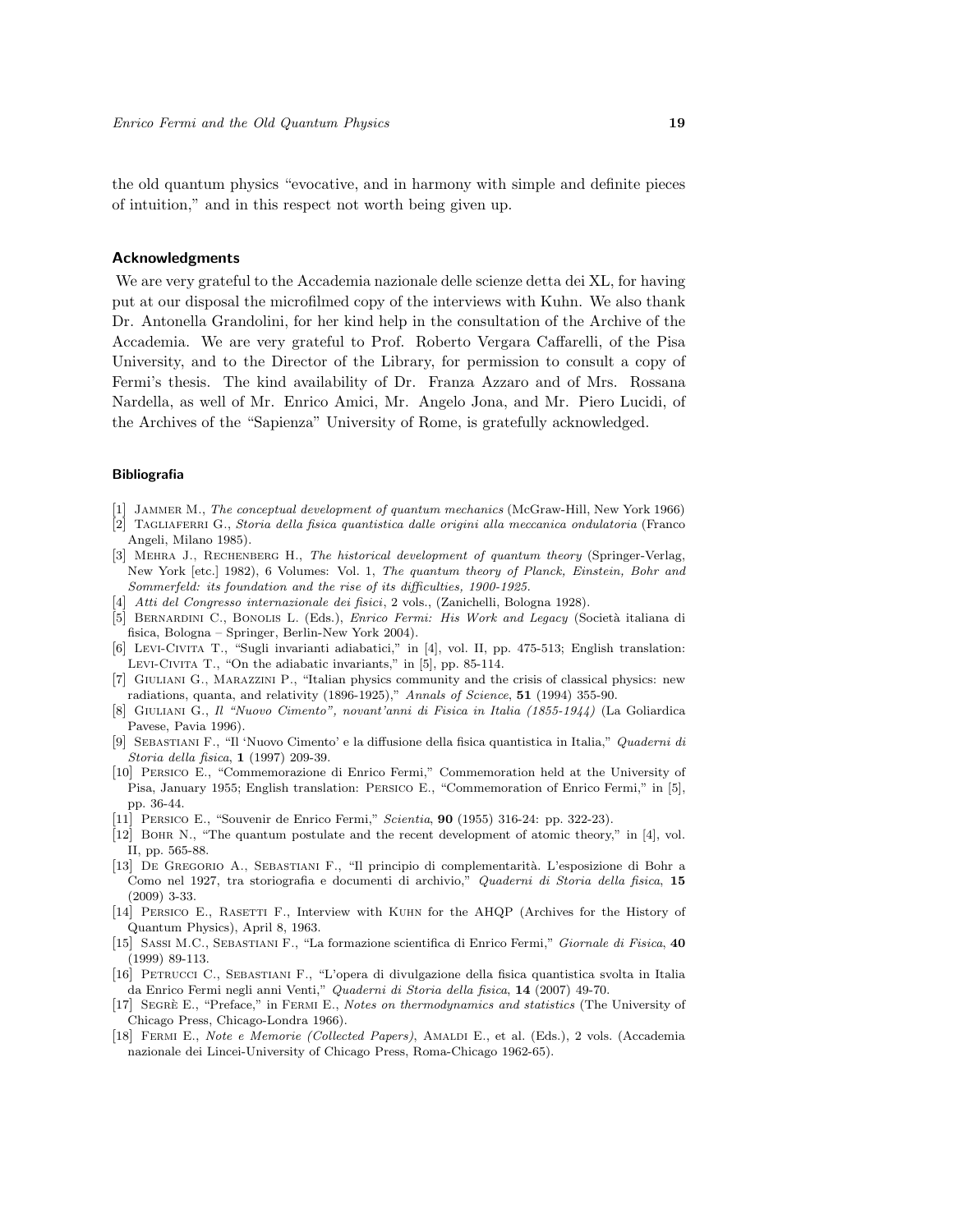- [19] RASETTI F., foreword to FERMI E., "Formazione di immagini coi raggi Röntgen," in [18], vol. I, pp. 55-56.
- [20] Garbasso A., "Sopra il fenomeno di Stark-Lo Surdo," Nuovo Cimento, 7 (1914) 338-43.
- [21] Garbasso A., "Ancora sul fenomeno di Stark-Lo Surdo," Nuovo Cimento, 7 (1914) 354-56.
- [22] Brunetti R., "Antonio Garbasso: la vita, il pensiero e l'opera scientifica," Nuovo Cimento, 10 (1933) 128-52: p 146.
- [23] Leone M., Paoletti A., Robotti N., "A simoultaneous discovery: the case of Johannes Stark and Antonino Lo Surdo," Phys. Perspect., 6 (2004) 271-94.
- <span id="page-19-0"></span>[24] Cordella F., De Gregorio A., Sebastiani F., Enrico Fermi, gli anni italiani (Editori Riuniti, Roma 2001).
- [25] Capon Fermi L., Atoms in the family. My life with Enrico Fermi (University Press, Chicago 1954).
- [26] FERMI E., "I raggi Röntgen," *Nuovo Cimento*, **24** (1922) 133-63, reprinted in [18], vol. I, pp. 35-54.
- [27] FERMI E., "Sulla teoria dell'influenza della temperatura sopra la diffrazione dei raggi Röntgen nei cristalli," unpublished.
- [28] Fermi E., "Un perfezionamento della teoria di Debye dell'influenza dell'agitazione termica sopra la diffrazione," unpublished.
- [29] Leone M., Robotti N., Segnini C.A., "Fermi Archives at the Domus Galilaeana in Pisa," Physis, 37 (2000) 501-33.
- [30] FERMI E., "Studii sopra i raggi Röntgen," manuscript thesis kept at the Library of the Pisa University.
- [31] Cordella F., Sebastiani F., "Fermi a Gottinga e a Leida: gli anni che precedono la statistica quantica," Quaderni di Storia della fisica, 6 (2000) 17-45.
- [32] Proceedings of the International Conference "Enrico Fermi and the Universe of Physics" (Accademia nazionale dei Lincei et. al., Roma 2003).
- [33] CORDELLA F., SEBASTIANI F., "Fermi toward quantum statistics: 1923-1925," in [32], pp. 71-96.
- [34] SEGRÈ E., *Enrico Fermi, Physicist* (University Press, Chicago 1970).
- [35] MARIA G. MAYER, Interview with KUHN for the AHQP, February 20, 1962.
- [36] Fermi E., "Sui principi della teoria dei quanti," Rendiconti del Seminario matematico dell'Università di Roma, 8 (1925) 7-12; reprinted in [18], vol. I, pp. 138-41..
- [37] Petrucci C., Sebastiani F., "L'opera di divulgazione della fisica quantistica svolta in Italia da Enrico Fermi negli anni Venti," Quaderni di Storia della fisica, 14 (2007) 49-70.
- [38] Cordella F., Sebastiani F., "La statistica di Fermi," Giornale di Fisica, 41 (2000) 131-56.
- [39] Fermi E., "Sulla quantizzazione del gas perfetto monoatomico," Rend. Accad. Lincei, 3 (1926) 145-49; reprinted in [18], vol. I, pp. 178-85.
- [40] Fermi E., "Zur Quantelung des idealen einatomigen Gases," Zeits. f. Phys., 36 (1926) 902-12; reprinted in [18], vol. I, pp. 186-95.
- [41] RASETTI F., Preface, in [18], pp. 178-81.
- [42] Doncel M.G., Hermann A., Michel L., A. Pais (Eds.), Symmetries in Physics (1600-1980) (Universitat autònoma, Barcelona 1983).
- [43] AMALDI E., "The Fermi-Dirac statistics and the statistics of nuclei," in [42], p. 253-77.
- [44] Brody E., "Zur theoretischen Bestimmung der chemischen Konstante einatomiger Gase," Zeits.  $f. Phys., 6 (1921) 79-83.$
- [45] Fermi E., "Considerazioni sulla quantizzazione dei sistemi che contengono degli elementi identici," Nuovo Cimento, 1 (1924) 145-52; reprinted in [18], vol. I, pp. 124-29.
- [46] Fermi E., "Il principio delle adiabatiche ed i sistemi che non ammettono coordinate angolari," Nuovo Cimento, 25 (1923) 171-75; reprinted in [18], vol. I, pp. 88-91.
- [47] DIRAC P.A.M., "Recollections of an Exciting Era," in Topics in the History of 20th-Century Physics: Proceedings of the International School of Physics "Enrico Fermi" at Varenna, 1972, Weiner C., Ed., (Academic Press, New York 1977), pp. 109-46.
- [48] PAIS A., 'Subtle Is the Lord...' The Science and the Life of Albert Einstein, (Oxford University Press, Oxford-New York 2005).
- [49] Sommerfeld A., "Zur Elektronentheorie der Metalle und des Volta-Effektes nach der Fermi'schen Statistik," in [4], vol. II, pp. 449-70.
- [50] Sommerfeld A., "Zur Elektronentheorie der Metalle auf Grund der Fermischen Statistik. I.